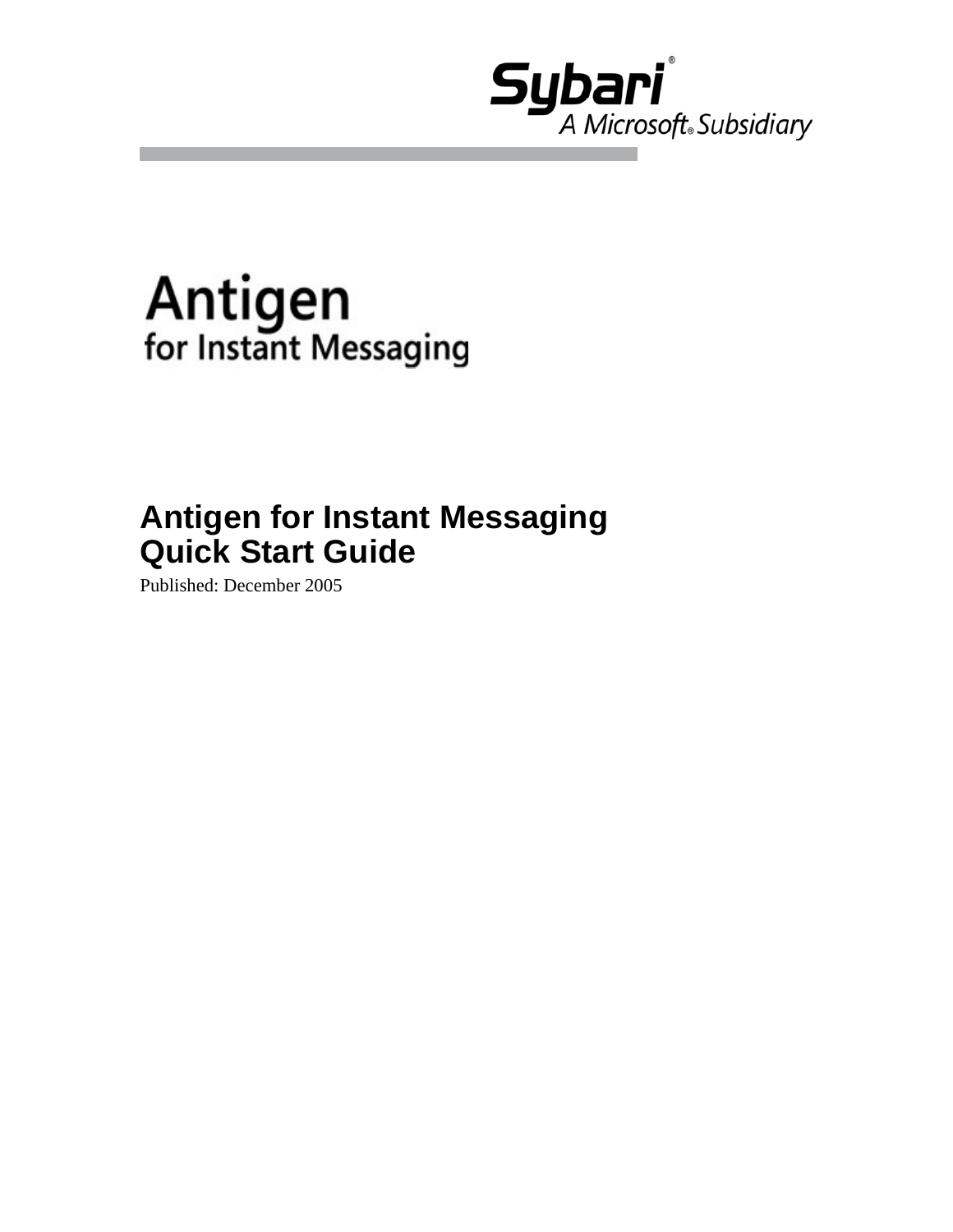#### **LEGAL NOTICES**

Information in this document, including URL and other Internet Web site references, is subject to change without notice. Unless otherwise noted, the example companies, organizations, products, domain names, e-mail addresses, logos, people, places, and events depicted herein are fictitious, and no association with any real company, organization, product, domain name, e-mail address, logo, person, place, or event is intended or should be inferred. Complying with all applicable copyright laws is the responsibility of the user. Without limiting the rights under copyright, no part of this document may be reproduced, stored in or introduced into a retrieval system, or transmitted in any form or by any means (electronic, mechanical, photocopying, recording, or otherwise), or for any purpose, without the express written permission of Sybari Software, Inc., a wholly-owned subsidiary of Microsoft Corporation.

Sybari Software, Inc., a wholly-owned subsidiary of Microsoft Corporation, may have patents, patent applications, trademarks, copyrights, or other intellectual property rights covering subject matter in this document. Except as expressly provided in any written license agreement from Sybari Software, Inc., a wholly-owned subsidiary of Microsoft Corporation, the furnishing of this document does not give you any license to these patents, trademarks, copyrights, or other intellectual property.

© 2005 Sybari Software, Inc., a wholly-owned subsidiary of Microsoft Corporation. All rights reserved.

ANTIGEN, SYBARI, SECURITY ENTERPRISE MANAGER, WORMPURGE, ANTIGEN FILE FILTERING, and ANTIGEN WORM PURGE are either registered trademarks or trademarks of Sybari Software, Inc., a wholly-owned subsidiary of Microsoft Corporation, in the United States and/or other countries.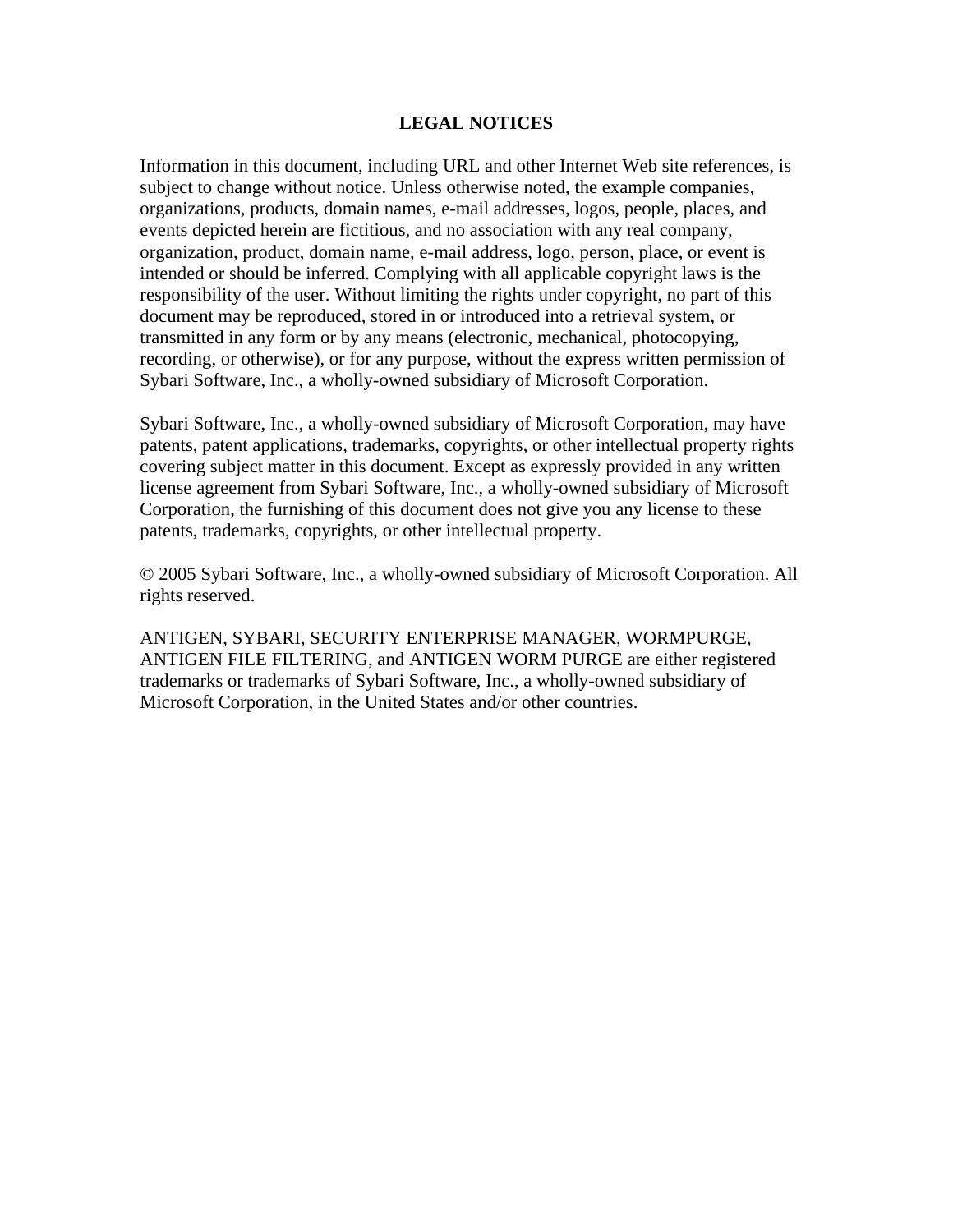# **Contents**

| <b>Introduction</b>                    |  |
|----------------------------------------|--|
|                                        |  |
|                                        |  |
|                                        |  |
| <b>Chapter 2 - Installation</b>        |  |
|                                        |  |
|                                        |  |
|                                        |  |
|                                        |  |
|                                        |  |
|                                        |  |
|                                        |  |
|                                        |  |
|                                        |  |
|                                        |  |
|                                        |  |
| <b>Chapter 3 – Configuring Antigen</b> |  |
|                                        |  |
|                                        |  |
|                                        |  |
|                                        |  |
|                                        |  |
|                                        |  |
|                                        |  |
|                                        |  |
|                                        |  |
|                                        |  |
|                                        |  |
|                                        |  |
|                                        |  |
|                                        |  |
|                                        |  |
|                                        |  |
|                                        |  |
|                                        |  |
|                                        |  |
|                                        |  |
|                                        |  |
|                                        |  |
|                                        |  |
|                                        |  |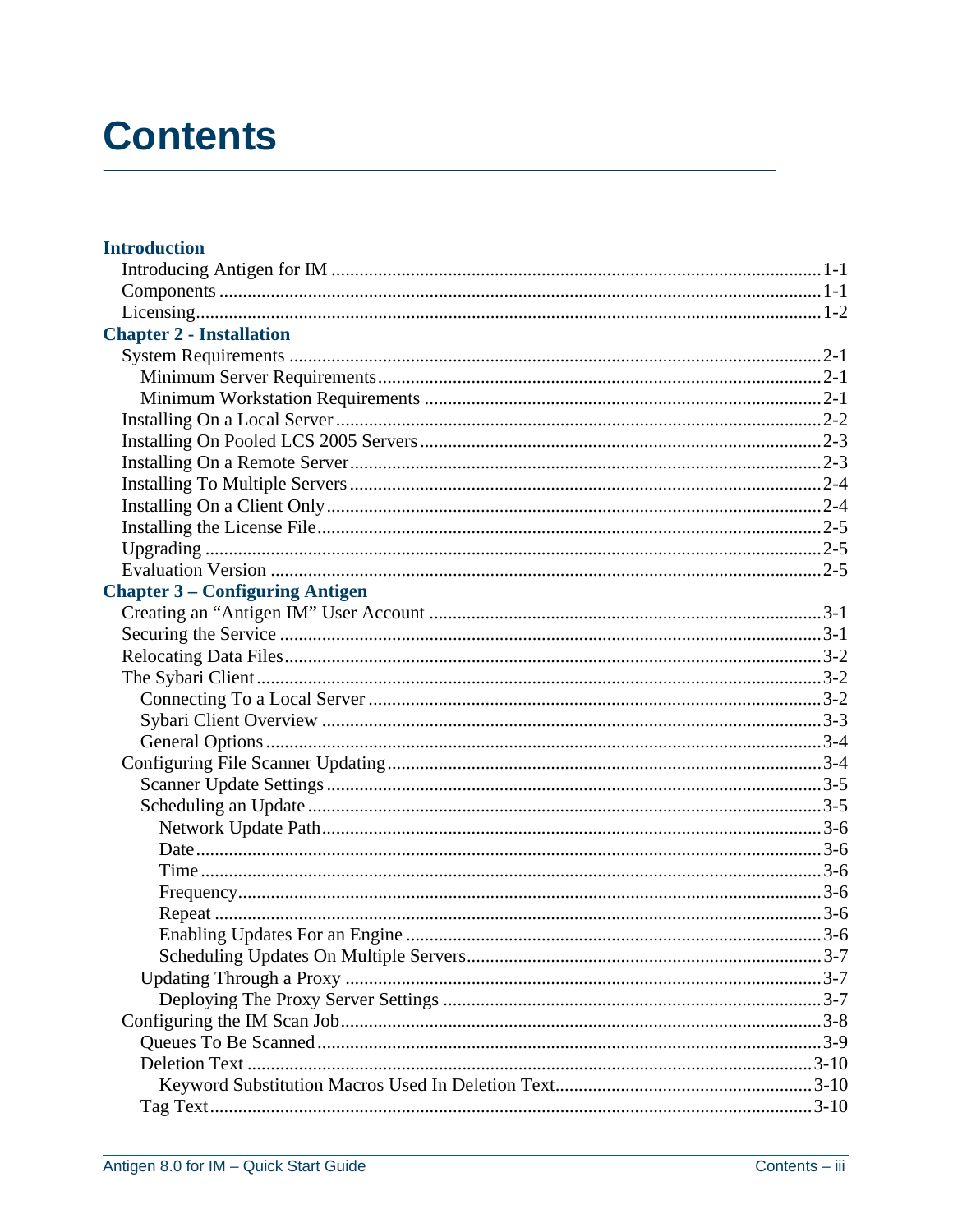| <b>Chapter 4 – Running the Scan Job</b> |  |
|-----------------------------------------|--|
|                                         |  |
|                                         |  |
|                                         |  |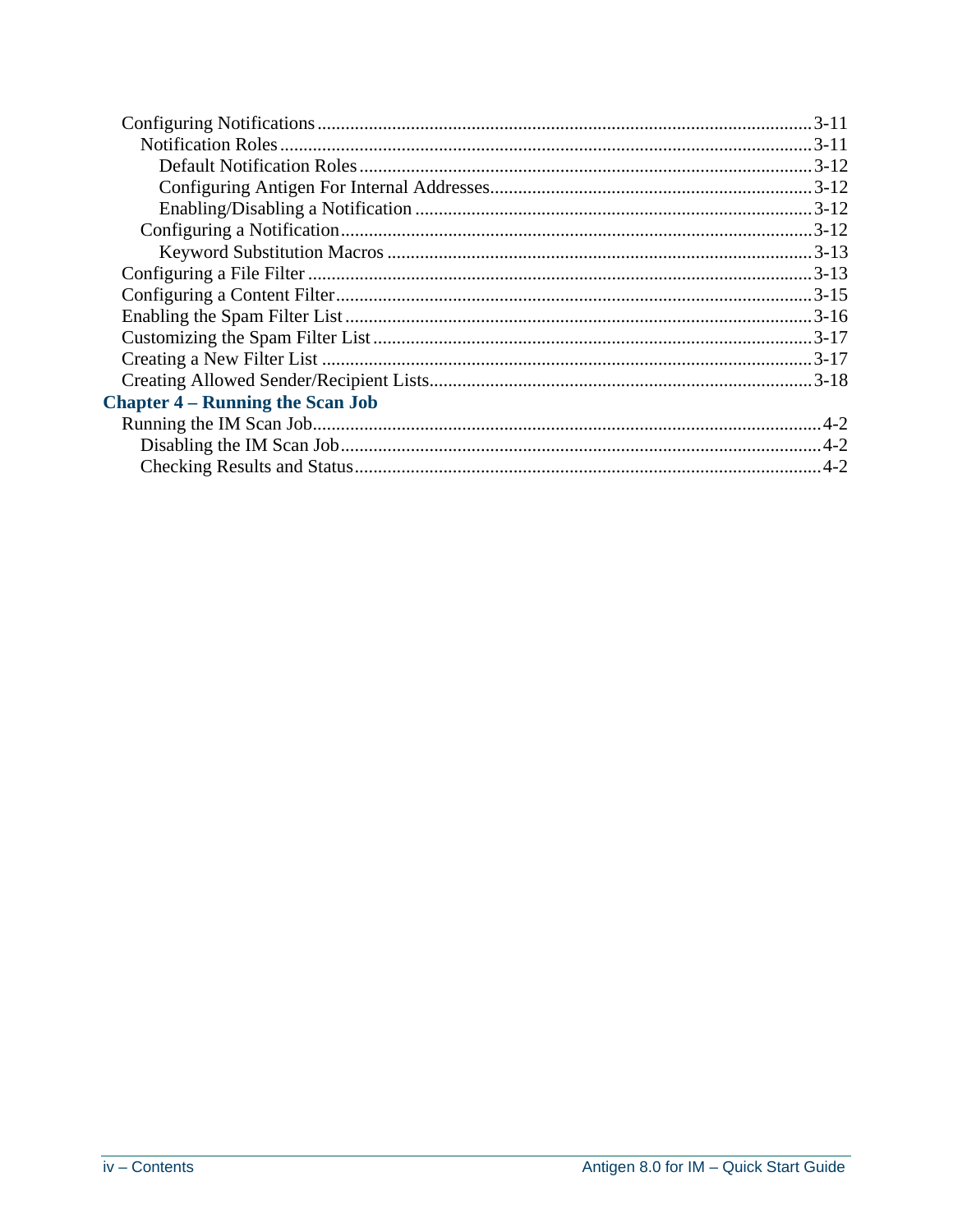### <span id="page-4-0"></span>**Introducing Antigen for IM**

Congratulations on selecting Antigen for Instant Messaging, a reliable, high-performance anti-virus and document filtering solution for Microsoft's Live Communications Server and IMLogic's IM Manager. This Quick Start Guide will help you install and configure Antigen for IM as quickly and simply as possible so that you can begin protecting your resources. Please note, however, that this guide is not intended to replace Antigen for IM's comprehensive documentation, nor is it meant to provide a collection of best practices.





### **Components**

#### **Antigen Service**

Acts as the configuration and monitoring agent on the server to which the Sybari Client connects.

#### **Antigen Administrator**

Used by the administrator to configure and run Antigen locally or remotely.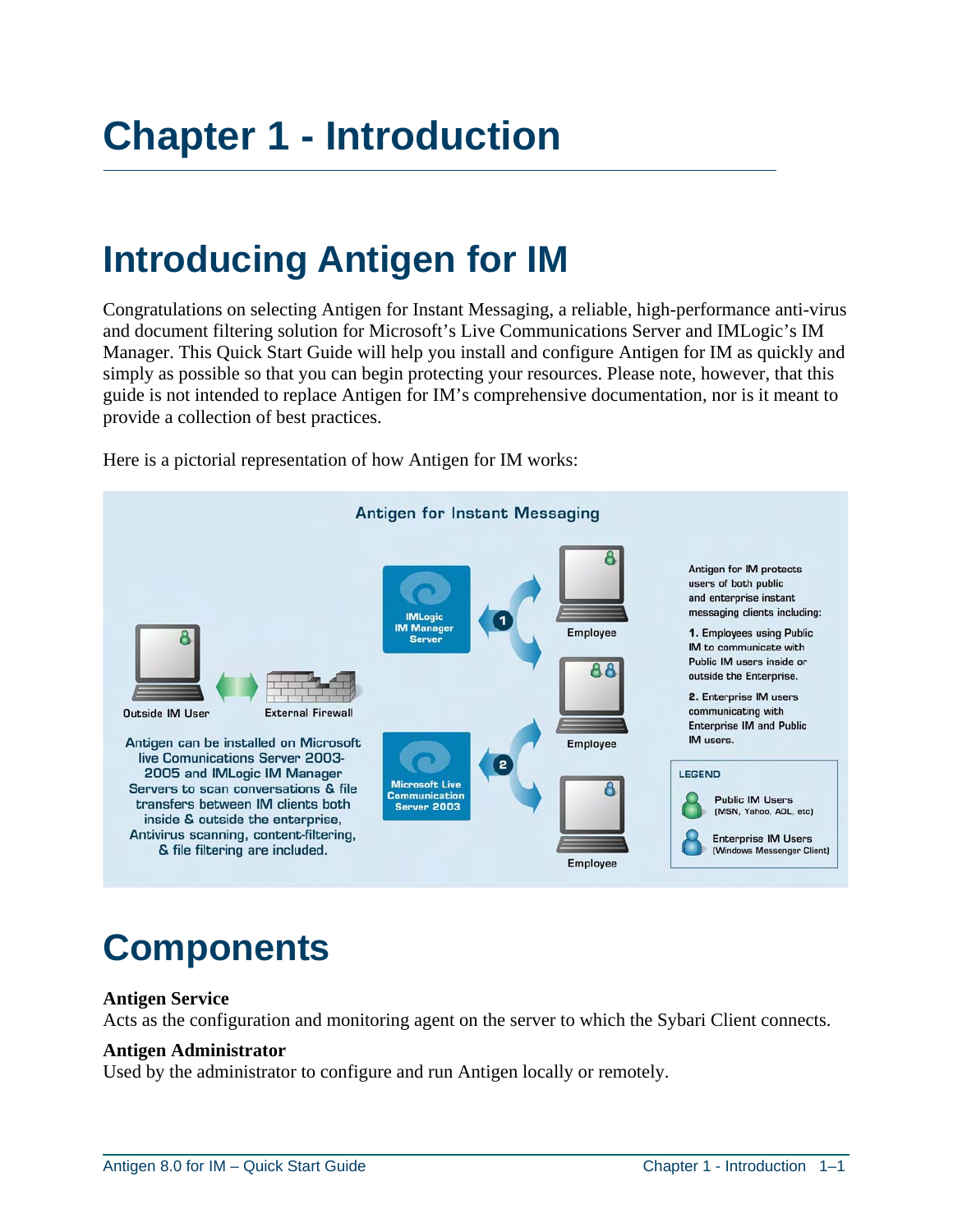#### <span id="page-5-0"></span>**Antigen Central Manager**

Installs, upgrades, and uninstalls Antigen for IM on multiple servers.

#### **Antigen Quarantine Manager**

Provides Administrators a way to analyze and manage the information contained in the Quarantine database on one or more IM servers.

# **Licensing**

Antigen for IM uses a license file to enable product subscriptions. Antigen for IM ships with a basic set of scan engines, and you can purchase additional ones as needed. To upgrade your evaluation copy of Antigen for IM to a full licensed version, you must obtain a license file (license.cfg) from Sales and install it. The license file also controls access to the antivirus engines and unlimited updates of virus signature files. For more information on licenses, see the "Installation" chapter.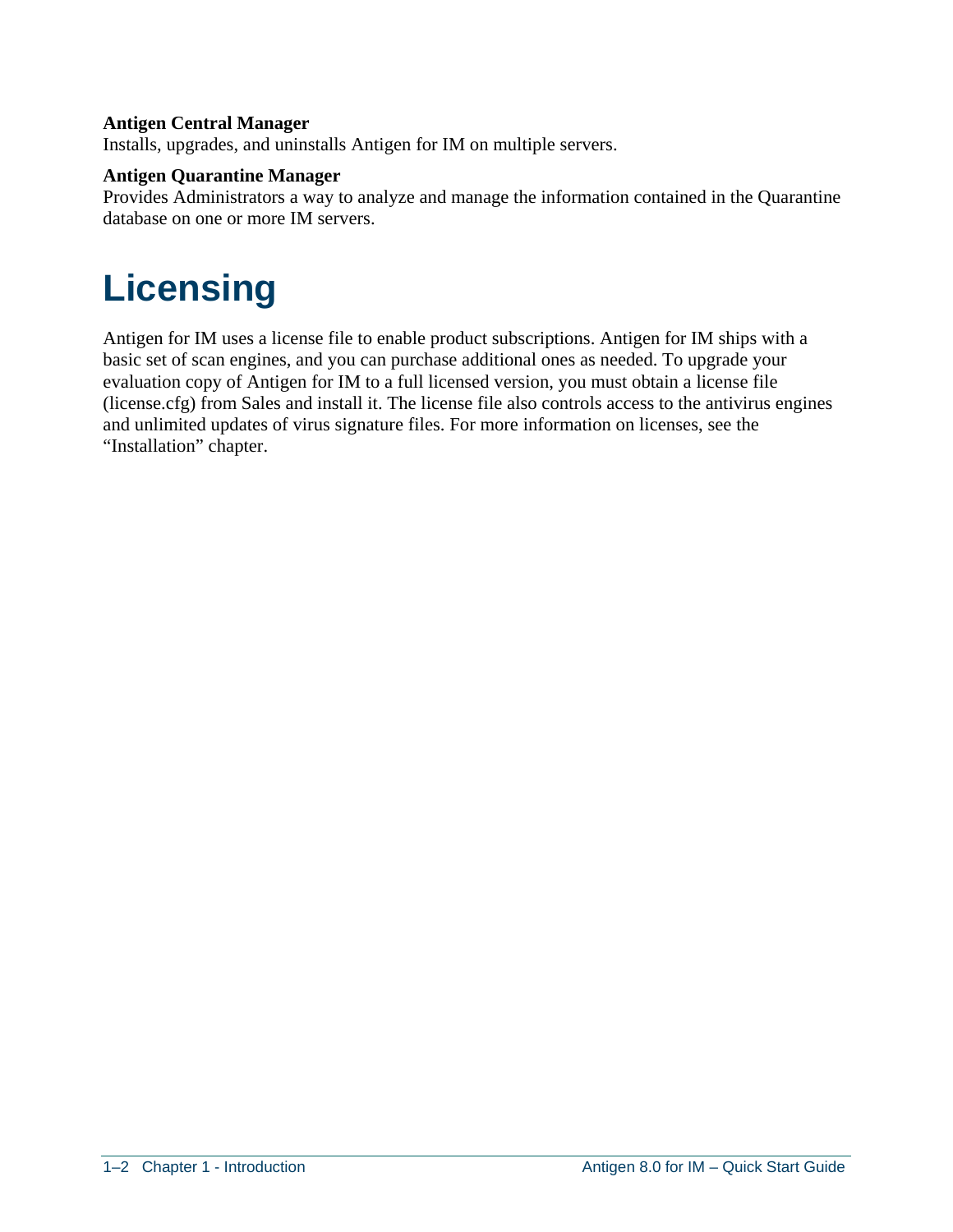# <span id="page-6-0"></span>**Chapter 2 - Installation**

Installing Antigen for IM is a simple process, providing protection for your IM communications in minutes. Antigen for IM supports local and remote installations on both Microsoft Live Communications Server 2003/2005 and IMLogic IM Manager.

Antigen for IM requires that MDAC (at least version 2.7) and Jet 4.0 SP3 be installed on IM servers (both are included in Windows 2003). If they are not present, Antigen for IM will provide the option of installing them prior to the Antigen for IM install (see below for more information).

To begin the installation procedure, run SETUP.EXE from the directory containing the Antigen for IM installation files. The installation wizard will guide you through the install.

## **System Requirements**

These are the minimum requirements necessary to install Antigen for IM on a server and on a workstation. Administrators must have Domain rights and Local admin rights to install Antigen for IM on either LCS or IM Manager servers.

### **Minimum Server Requirements**

- Windows 2003
- Microsoft Live Communications Server 2003 or 2005, or IMLogic IM Manager
- SMTP Server (for SMTP notifications)
- 64 MB of Available Memory
- 100 MB of Available Disk Space
- Intel Processor

### **Minimum Workstation Requirements**

- Windows NT Workstation 4.0 or Windows 2000 Professional
- 10 MB of Available Memory
- 10 MB of Available Disk Space
- Intel Processor

*Please Note:* Antigen for IM setup wizards can be used to install the product to a local IM server, to a remote IM server, or to a local workstation, as a "Client Only" installation.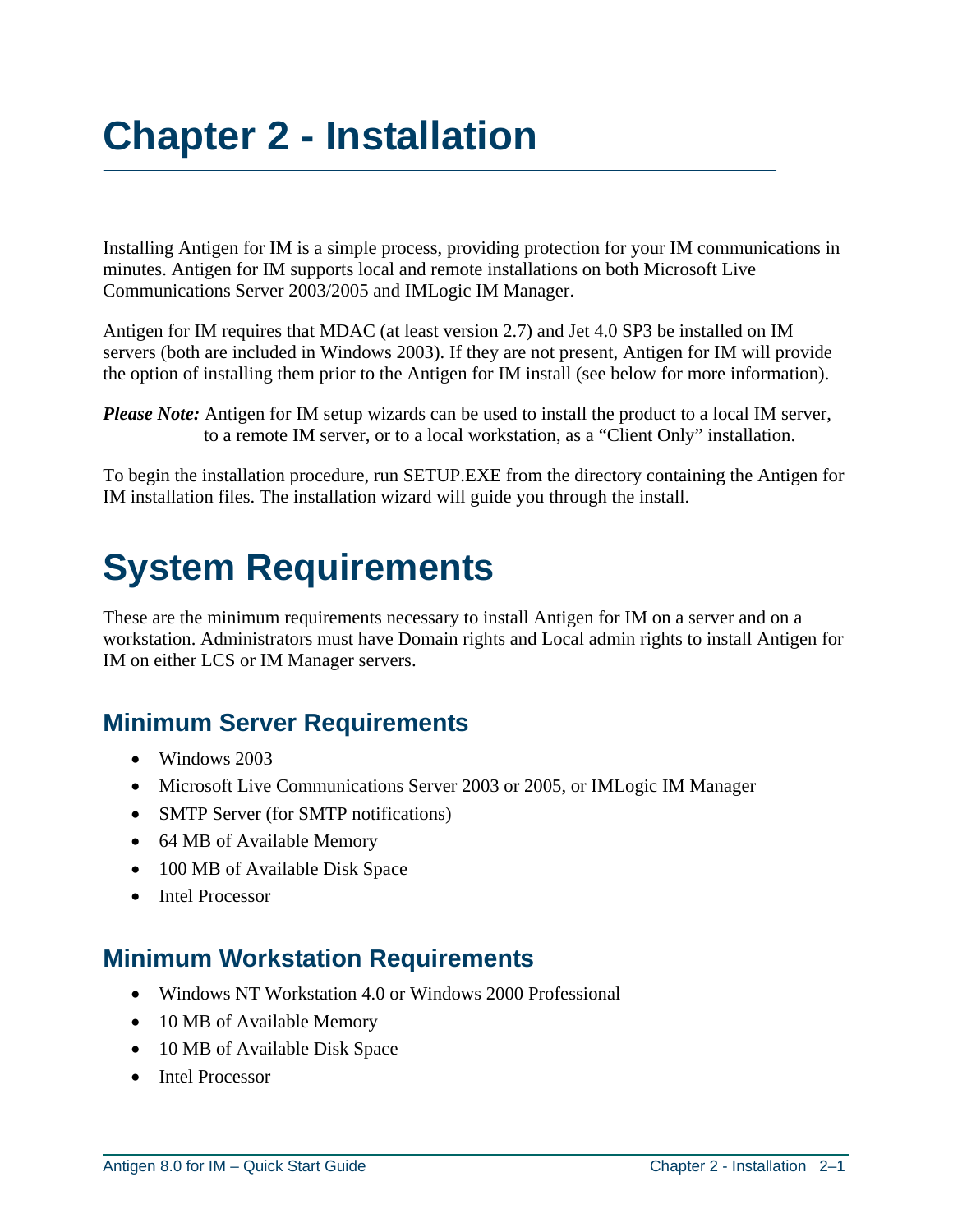# <span id="page-7-0"></span>**Installing On a Local Server**

To install Antigen for IM on a local IM Server, log in to the local machine using an account that has administrator rights.

Follow the initial setup panels until you are prompted by the "Installation Location" panel. To install on a local server, choose "Local Installation". These are the installation steps.

- 1. If MDAC or Jet is not installed, Antigen for IM will ask if you would like the component installed on the server. Follow the on-screen instructions to complete the installation. After MDAC or Jet has been installed, you will have to run SETUP.EXE again, in order to install Antigen for IM.
- 2. Choose "Server Admin console and scanner components".
- 3. Indicate if you want to install Antigen Central Manager and Antigen Quarantine Manager. The ACM provides centralized control of many Antigen for IM management tasks when you create and distribute "jobs" to other servers. If you are installing Antigen for IM on a single server, there is no need to install the ACM. For more information about the ACM, see the "Antigen Central Manager" chapter in the Antigen for IM *User Guide* and see the Configuring Jobs section of the "Configuring Antigen" chapter in this guide. The Antigen Quarantine Manager makes it simple to view and manage items in quarantine. However, if you will have few quarantined items, you can view them through the normal Sybari Client. For more information about the AQM, see the "Reporting and Statistics" chapter in the Antigen for IM *User Guide*.
- 4. You will be prompted to select which IM software you are running on the server: Select Microsoft Live Communications Server or IMLogic IM Manager.
- 5. At this point, setup will verify that the IM Server is installed and running.
- 6. Choose the Destination Directory. **Default:** Program Files\Sybari Software\Antigen for IM.
- 7. Choose the Start Menu Program Folder. **Default:** Antigen for IM.
- 8. If you would like Antigen for IM to send SMTP notifications to the IM Administrator, enter information about your SMTP server. You will need the server name or IP address, as well as a Username and Password, if necessary for your environment.
- 9. **LCS Installs Only:** Create the account that Antigen for IM will use to send IM notifications to senders and recipients when a virus is found or a message is filtered. For more information about creating an Antigen IM user account prior to installation, see the Creating An "Antigen IM" User Account section in the "Configuring Antigen" chapter.
- 10. Review the Install Settings and accept or correct as needed.
- 11. Antigen for IM will install all the required files.
- 12. Antigen for IM will start the IM services.
- 13. View the ReadMe.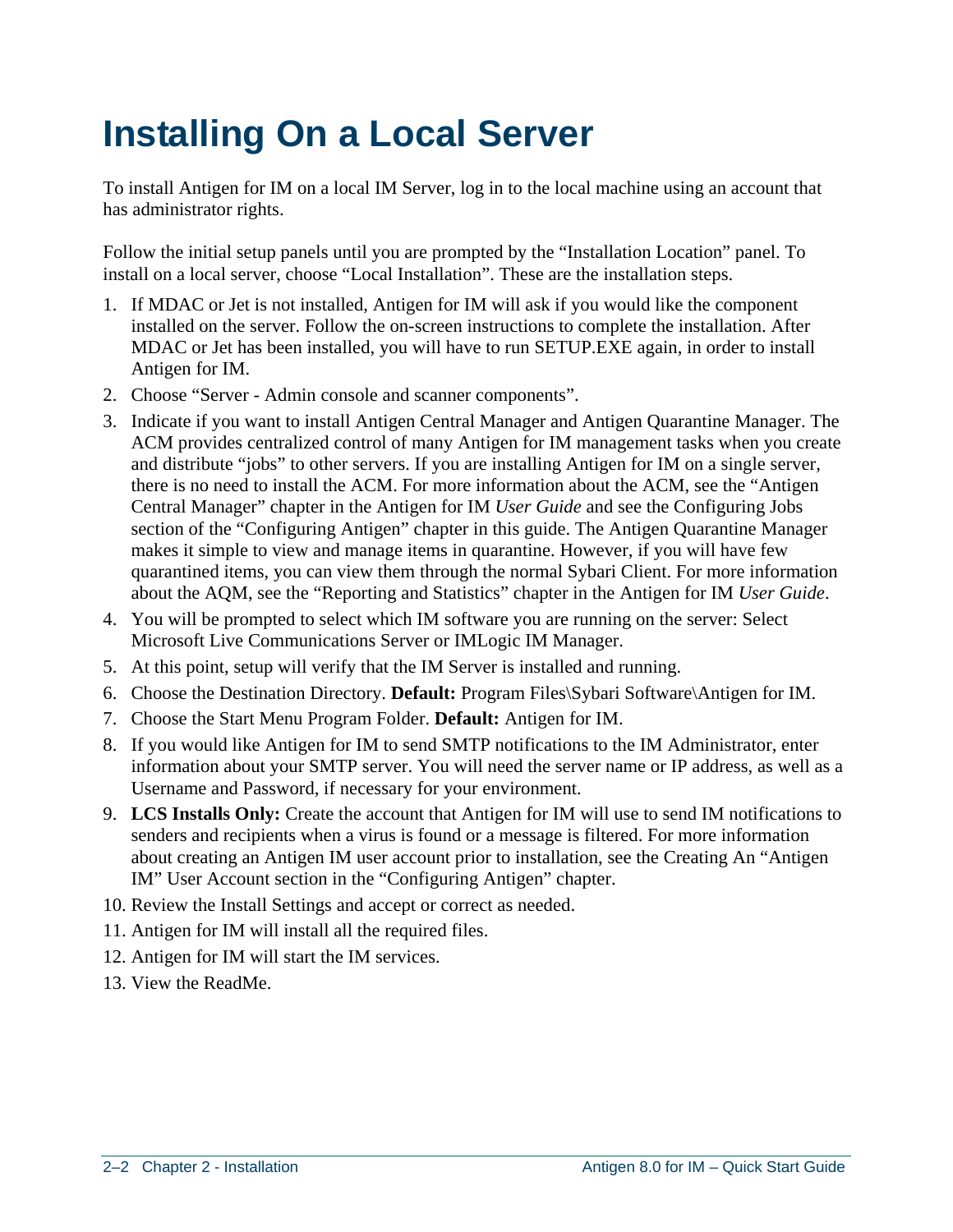# <span id="page-8-0"></span>**Installing On Pooled LCS 2005 Servers**

Antigen for IM can be installed on Pooled LCS servers. It is *important*, however, to configure Antigen for IM identically on each server to ensure that it runs and scans properly. We recommend that Administrators configure Antigen for IM on one server and then use the Antigen Central Manager (ACM) to push out configuration templates to the other servers in the Pool, thereby ensuring that all servers are configured identically. For more information on using templates, see the "Templates" chapter in the Antigen for IM *User Guide*.

### **Installing On a Remote Server**

To install Antigen for IM on a remote IM Server, you will need to log into your local machine using an account that has administrator rights to the remote machine.

To install Antigen for IM on a remote IM Server, follow these steps:

- 1. Follow the initial setup panels until you are prompted by the "Installation Location" panel. Choose "Remote Installation / Uninstallation".
- 2. Enter the following information:

**Server Name:** The name of the machine to which you are installing Antigen for IM.  **Share Directory:** The temporary location that the remote install will use while setting up Antigen for IM. The default is C\$.

3. If MDAC or Jet is not present on the remote server, Antigen for IM will ask if you would like the component installed. Once initiated, the MDAC or Jet installation will proceed in silent mode.

*Please Note:* If a reboot is required after MDAC or Jet is installed, Antigen for IM will restart the server automatically and then continue installing Antigen for IM on the remote server.

- 4. Indicate if you want to install Antigen Central Manager and Antigen Quarantine Manager. The ACM provides centralized control of many Antigen for IM management tasks when you create and distribute "jobs" to other servers. If you are installing Antigen for IM on a single server, it is not necessary to install the ACM. For more information about the ACM, see the "Antigen Central Manager" chapter in the Antigen for IM *User Guide* and see the Configuring Jobs section of the "Configuring Antigen" chapter in this guide. The Antigen Quarantine Manager makes it simple to view and manage items in quarantine. However, if you will have few quarantined items, you can view them through the normal Sybari Client. For more information about the AQM, see the "Reporting and Statistics" chapter in the Antigen for IM *User Guide*.
- 5. You will be prompted to select which IM software you are running on the server: Select Microsoft Live Communications Server or IMLogic IM Manager.
- 6. At this point, setup will verify that the IM Server is installed and running.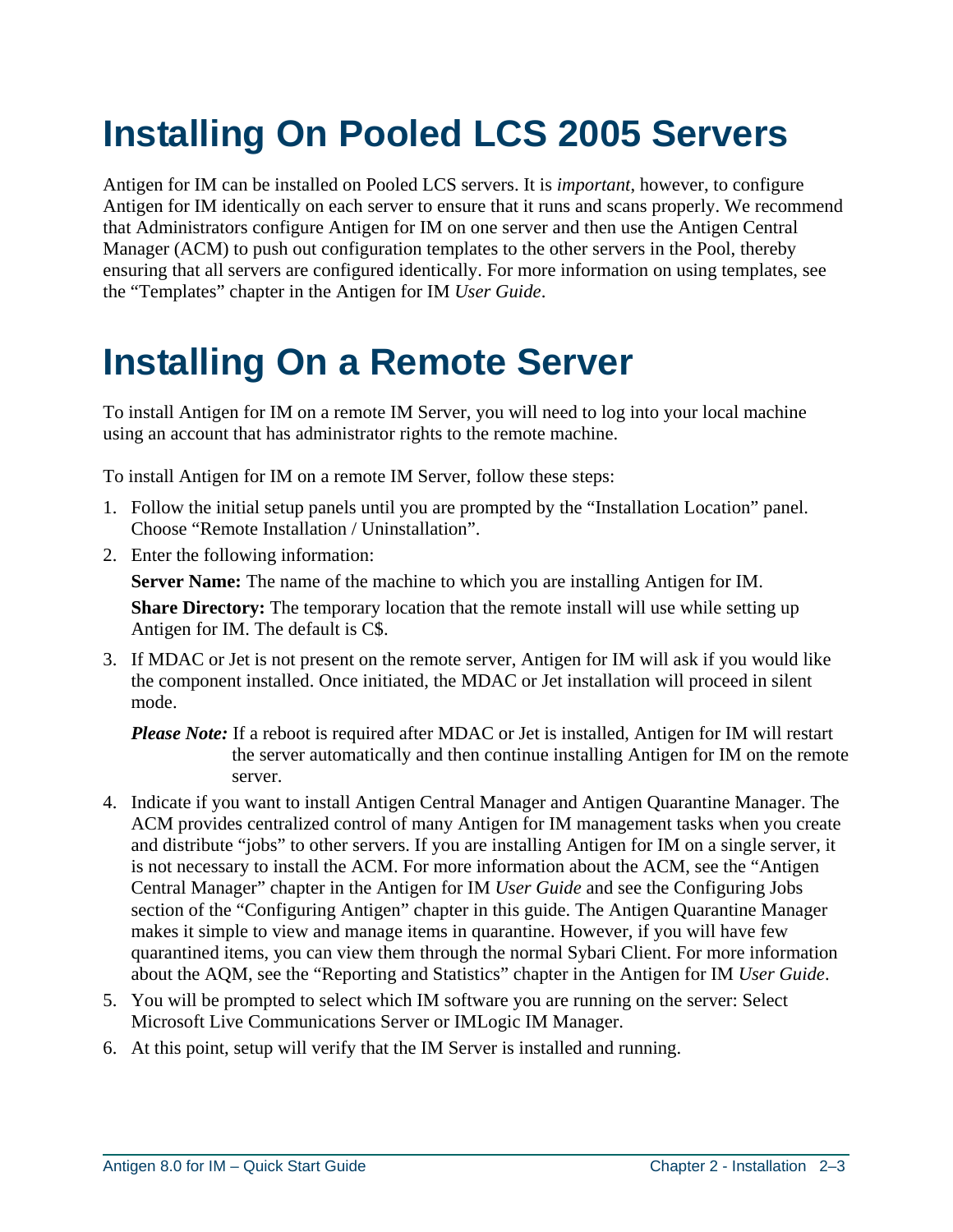- <span id="page-9-0"></span>7. Select "Update on Install" to have all of your licensed engines brought up to date before being placed online. If you do not want Antigen for IM to update the antivirus scan engines after install, clear "Update on Install".
- 8. Choose the Destination Directory. **Default:** Program Files\Sybari Software\Antigen for IM.
- 9. Choose the Start Menu Program Folder. **Default:** Antigen for IM.
- 10. If you would like Antigen for IM to send SMTP notifications to the IM Administrator, enter information about your SMTP server. You will need the server name or IP address, as well as a Username and Password, if necessary for your environment.
- 11. **LCS Installs Only:** Create the account that Antigen for IM will use to send IM notifications to senders and recipients when a virus is found or a message is filtered. For more information about creating an Antigen IM user account prior to installation, see the Creating An "Antigen IM" User Account section in the "Configuring Antigen" chapter.
- 12. Review the install settings and accept or correct as needed.
- 13. Antigen for IM will install all the required files.
- 14. Antigen for IM will start the IM services.
- 15. View the ReadMe file.
- *Please Note:* Upon installation, Antigen for Im is configured to allow everyone with administrative rights to the server access to AntigenService. To restrict access to AntigenService, you can use DCOMCNFG to modify the security settings. For more information about securing access to AntigenService, see Securing The Service in the "Configuring Antigen" chapter.

### **Installing To Multiple Servers**

The Antigen Central Manager (ACM) utility installs, upgrades, and uninstalls Antigen for IM on multiple servers. The ACM can be run by clicking on Antigen Central Manager in the Start menu. For directions on using the ACM to install Antigen for IM to Multiple Servers, see Antigen Central Manager in the "Sybari Client" chapter of the Antigen for IM *User Guide*.

# **Installing On a Client Only**

Performing a Client-Only installation will install the Sybari Client onto any Windows Workstation or Server that can then be used to centrally manage the Antigen Service running on remote IM Servers. Client-Only installation requires approximately 2.5 MB of disk space.

- 1. Follow the initial setup panels until you are prompted by the "Installation Location" panel. At that point, choose "Local Installation".
- 2. Choose "Client Admin Console Only".
- 3. Choose the installation directory. **Default**: Program Files\Sybari Software\Antigen for IM.
- 4. Choose the Start Menu Program Folder. **Default**: Antigen for IM.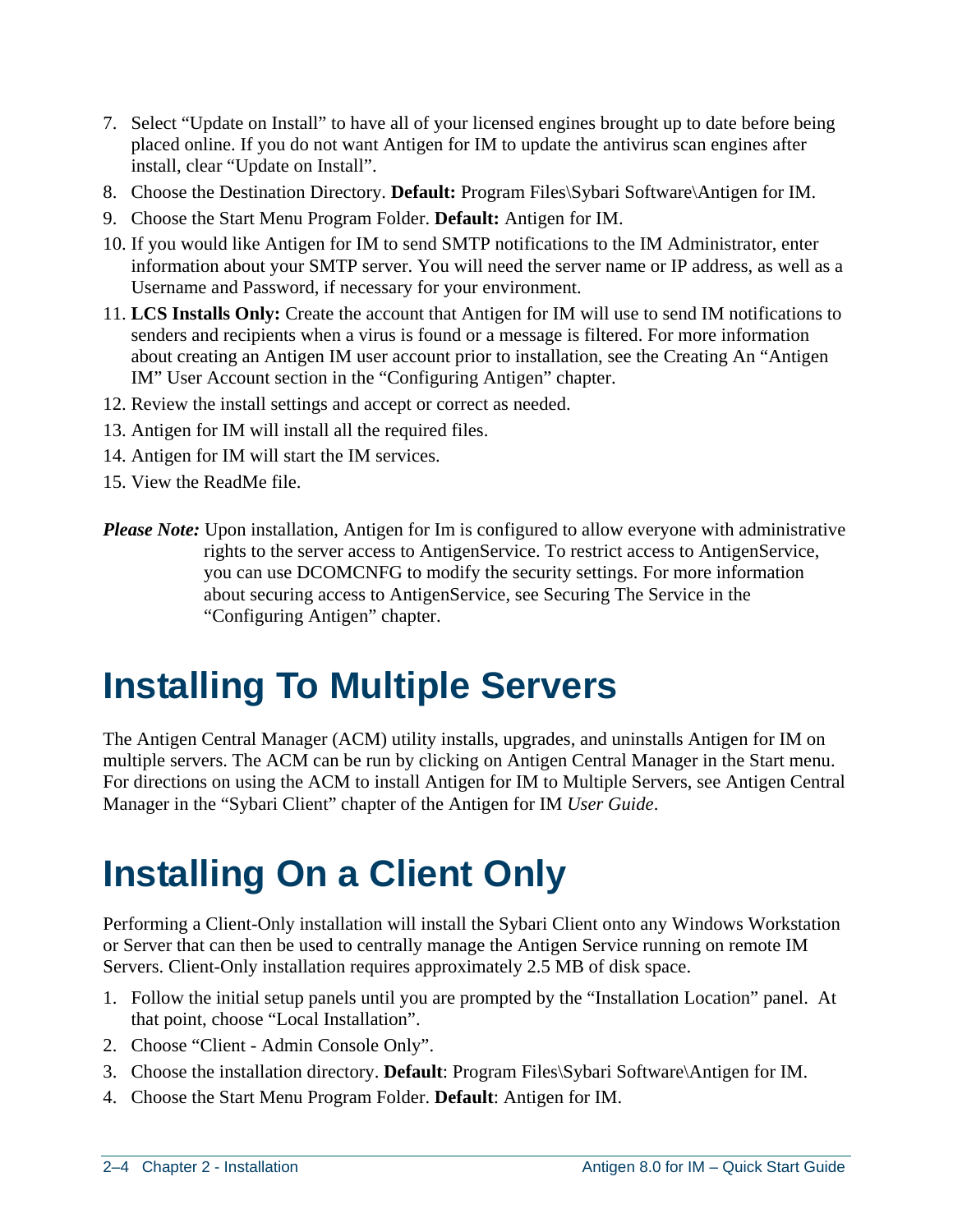# <span id="page-10-0"></span>**Installing the License File**

The license file can be installed and activated in any of three ways:

- 1. Prior to installation, replace the license.cfg file found in the Antigen install folder with the one you downloaded from Sybari's website. You should rename and keep the original license.cfg file in the event that you need to roll back to it. Once the new license.cfg file has been added to the Install Folder you may install Antigen for IM normally.
- 2. After installation, you can run the ACM job "Deploy License" as described in the "Sybari Client" chapter of the Antigen for IM *User Guide*.
- 3. After installation, you can manually add the file to the Antigen install folder, navigate to that folder, and run the AntigenStarter from the command line with the "l" option (that is, the letter "L"):

antigenstarter l

# **Upgrading**

The Antigen for IM install detects previous installations of Antigen for IM. Local and remote installs provide the option of uninstalling the previous version or upgrading it. Upgrading an installation only requires that you provide the password for the User Account that the Antigen Services run under (for security reasons, Antigen for IM does not store this). Antigen for IM retains all of your previous settings. Upon upgrading, additional features may be added to the product, based on your environment.

When upgrading Antigen for IM, all scan jobs will have their template settings configured to "none", in order to prevent users from inadvertently overwriting existing settings. To deploy templates, you will need to change this setting on each server to "default" or to a named template. For more information on configuring scan job template settings, see the "Templates" chapter of the Antigen for IM *User Guide*.

### **Evaluation Version**

Sybari provides a fully-functional version of Antigen for IM for a 30-day evaluation. After 30 days, Antigen for IM will continue to operate and report detected file attachments, but it will cease to clean them.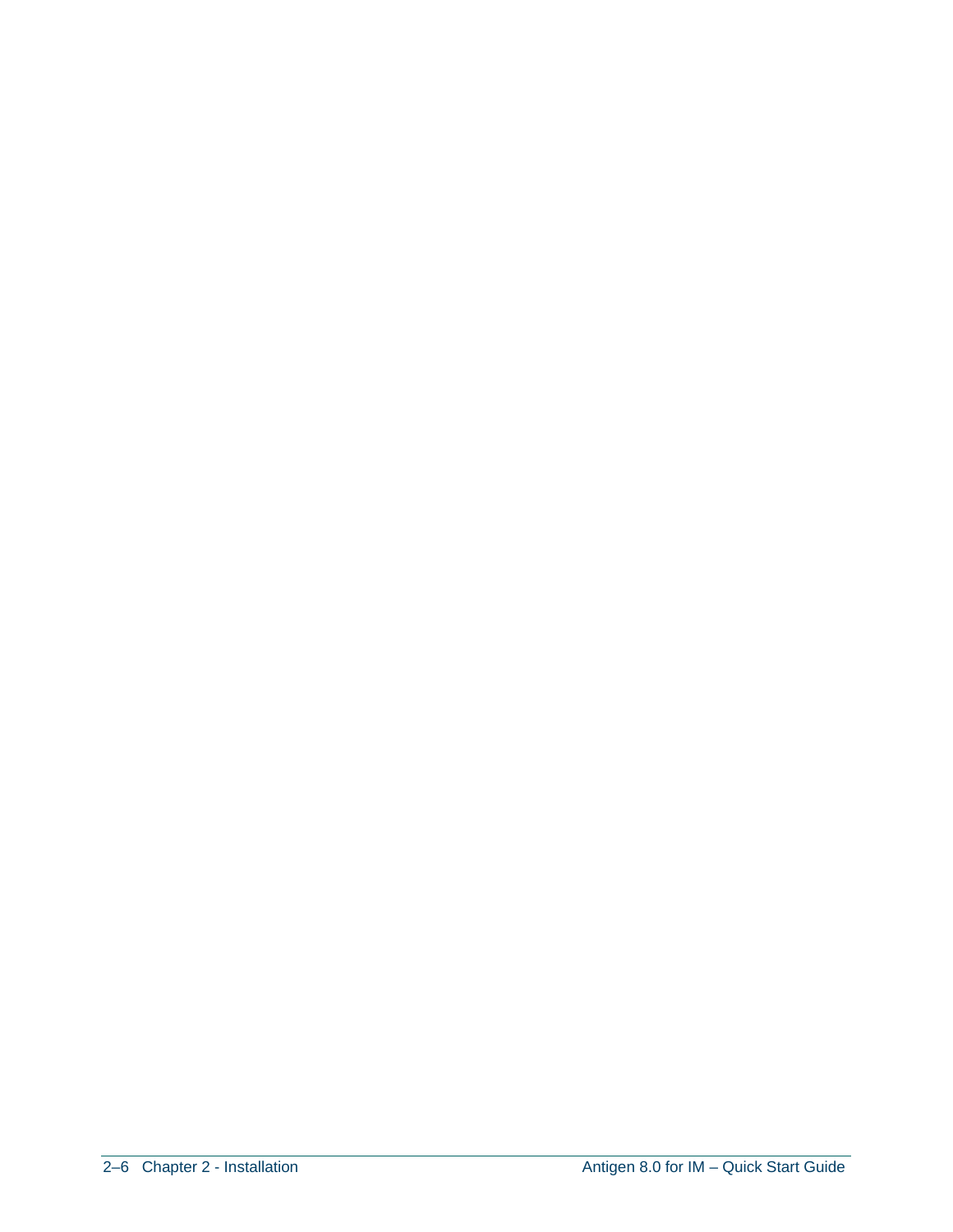# <span id="page-12-0"></span>**Chapter 3 – Configuring Antigen**

Before you use Antigen for IM for the first time, there are some steps that should be performed. For more detailed information on these procedures, see the Antigen for IM *User Guide*.

### **Creating an "Antigen IM" User Account**

You will need to create an "Antigen IM" user account for notifications (**LCS installs only**). This account will be used by Antigen for IM to send notifications to users and administrators about virus and filter events. To create the account, follow these steps:

- 1. Create a domain account for Antigen Notifications. For example: "AntigenIM".
- 2. Add the AntigenIM user to the local Administrators group on the LCS Server.
- 3. Add the AntigenIM user to the local RTC Server Applications group on the LCS Server.
- 4. Modify the properties of the AntigenIM user and enable Live Communications. Fill in the required information.

### **Securing the Service**

AntigenService runs on the IM Server and controls all the back-end functionality of Antigen. It services requests from the Sybari Client, controls the scanning processes, generates e-mail notifications, and stores virus incident data to disk. (This data can then be viewed using the Sybari Client.) AntigenService is not installed in a "Client-Only" installation.

The AntigenService utilizes Distributed COM (DCOM) to launch and authenticate Sybari Client connections. You can create an access list of authorized Windows users who can connect to the AntigenService utilizing the Sybari Client.

To edit the default settings for the AntigenService, follow these steps:

- 1. Open a command window.
- 2. Enter DCOMCNFG. The Component Services dialog appears.
- 3. Choose "AntigenService" from the Applications list.
- 4. Right-click, and then select **Properties**.

Once the identity of a user account has been configured you can use the Access Lists in the **Security** tab of the Properties dialog to control who has rights to access the AntigenService, launch the AntigenService, or change the DCOM configuration. To learn more about Service, see the "Antigen Services" chapter of the Antigen for IM *User Guide*.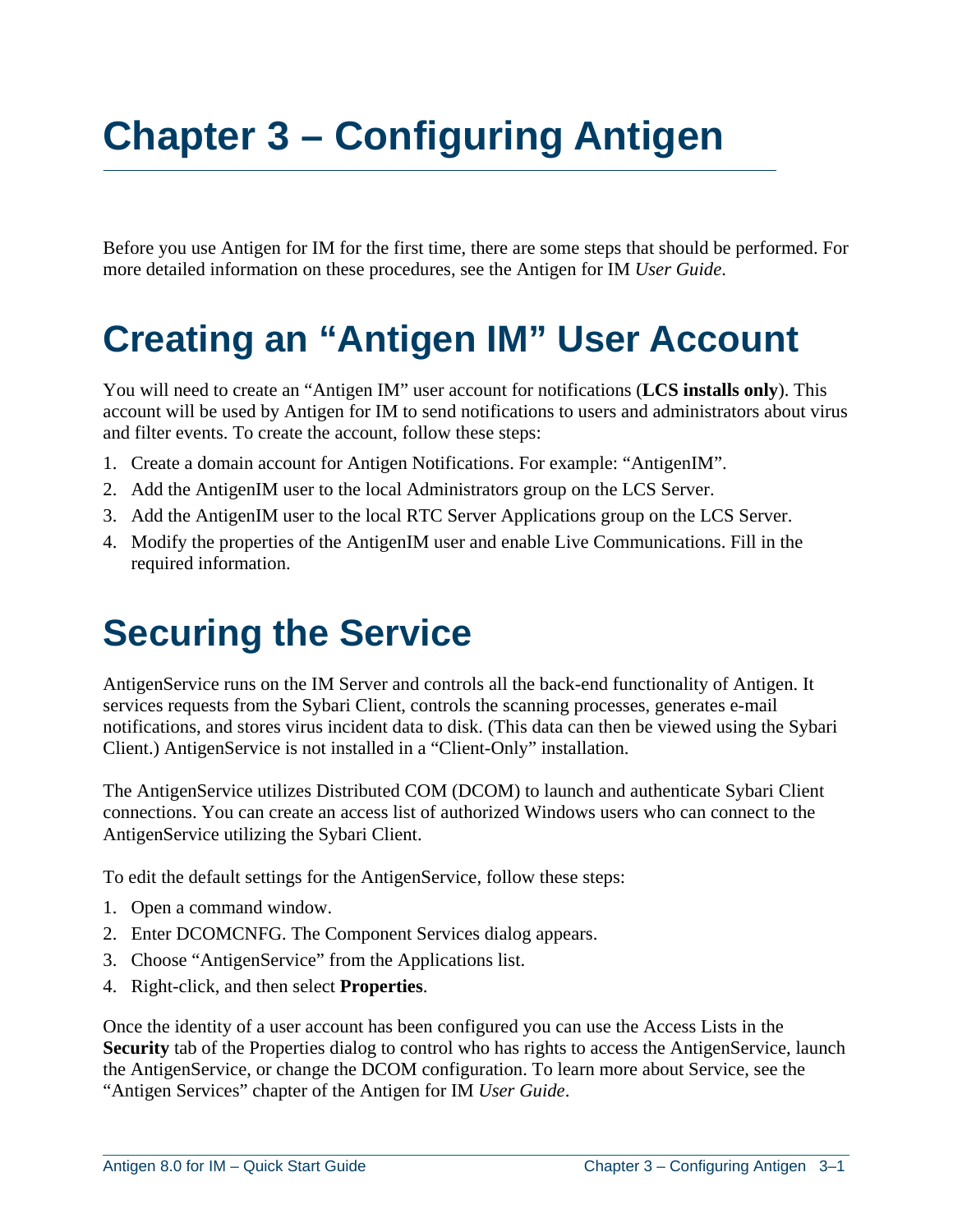# <span id="page-13-0"></span>**Relocating Data Files**

Antigen for IM stores program settings, as well as scanning activity information (including the Quarantine Area), on the file system. If you wish, you may relocate the database files at any time after installation. For more information on relocating the databases, see the Moving The Databases section in the "Reporting and Statistics" chapter of the Antigen for IM *User Guide*.

### **The Sybari Client**

The Sybari Client is used by an administrator to configure and run Antigen for IM locally or remotely. For the Sybari Client to launch successfully, the "AntigenService" and the IM server must be running on the machine to which the Sybari Client is connecting. Since the Sybari Client is the front end of the Antigen for IM software, it can be launched and closed without affecting the back end processes that are being performed by the Antigen Services. The Sybari Client may also be run in a "Read-Only" mode to provide access to users who do not have permission to change settings or run jobs, but who may need to view information provided through the UI.

To run the Sybari Client, select it in Start/Programs/Antigen for IM.

### **Connecting To a Local Server**

The first time the Sybari Client is launched, it will prompt you to connect to the IM Server running on the local machine. You can use the server name or "local" alias to connect to the local IM server.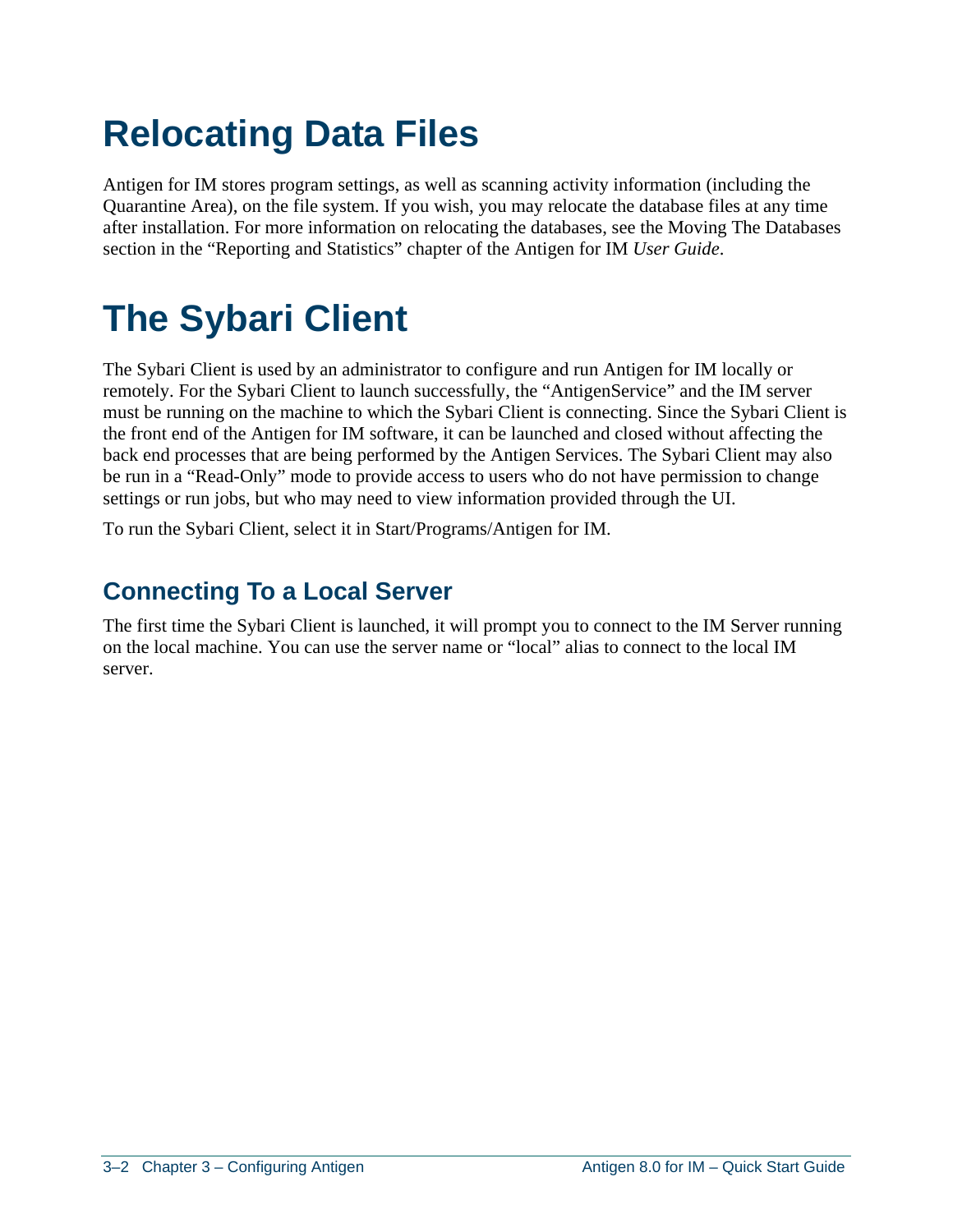### <span id="page-14-0"></span>**Sybari Client Overview**

The Sybari Client UI contains the Shuttle Navigator on the left and the Work Panels on the right, as shown below:

| Sybari - Antigen |                                                                                   |         |            |                                    |                        |                                     |                   | $ \Box$ $\times$                    |
|------------------|-----------------------------------------------------------------------------------|---------|------------|------------------------------------|------------------------|-------------------------------------|-------------------|-------------------------------------|
| File Help        | Server QA-IM-SERV6                                                                |         |            |                                    |                        |                                     |                   | $\blacksquare$                      |
| SYBARI           |                                                                                   |         |            |                                    |                        |                                     |                   | <b>RUN JOB</b>                      |
| <b>SETTINGS</b>  | Name                                                                              |         | $ID$ State | Virus Scanning                     |                        | File Filtering                      | Content Filtering | Keyword Filtering                   |
| <b>FILTERING</b> | IM Scan Job<br>Default (IM Template)<br>Filter Set Template (Filter Set Template) |         | 36 Enabled | <b>On</b><br>On.<br>O <sub>n</sub> | <b>On</b><br><b>On</b> | <b>On</b><br><b>On</b><br><b>On</b> |                   | <b>On</b><br><b>On</b><br><b>On</b> |
| OPERATE          |                                                                                   |         |            |                                    |                        |                                     |                   |                                     |
|                  |                                                                                   |         |            |                                    |                        |                                     |                   |                                     |
| Run Job          | Virus Scanning V Keyword Filtering<br>$\nabla$ File Filtering                     |         |            |                                    |                        |                                     | Þ.<br>Enable      | Clear Log                           |
|                  | Content Filtering                                                                 |         |            |                                    |                        |                                     | Disable           | Export                              |
|                  | Time /                                                                            | State   |            | Folder                             |                        | Message                             | File              | Incident                            |
|                  | 9/9/2004 3:24:32 PM                                                               | Removed |            | IM Messages\Internal               |                        | Microsoft LCS                       | eicar.com         | VIRUS=EICA                          |
|                  |                                                                                   |         |            |                                    |                        |                                     |                   |                                     |
| <b>REPORT</b>    | $\lvert \cdot \rvert$                                                             |         |            |                                    |                        |                                     |                   | $\blacktriangleright$               |
| Ready            |                                                                                   |         |            |                                    |                        |                                     |                   |                                     |

There are four shuttles in the Shuttle Navigator:

- *SETTINGS* Lets you access the work panels to configure Scan Jobs, Anti-Virus, Scanner Updates, Templates, and General Options.
- *FILTERING* Lets you access the work panels to configure File Filtering, Keyword Filtering, Content Filtering, Whitelist Filtering, and Filter Lists.
- *OPERATE* Lets you access the work panels to run anti-virus jobs.
- *REPORT* Lets you access the work panels for Notification Configuration, the Incidents View, and the Quarantine area.

All of the shuttle navigators and their uses are discussed in the Antigen for IM *User Guide*.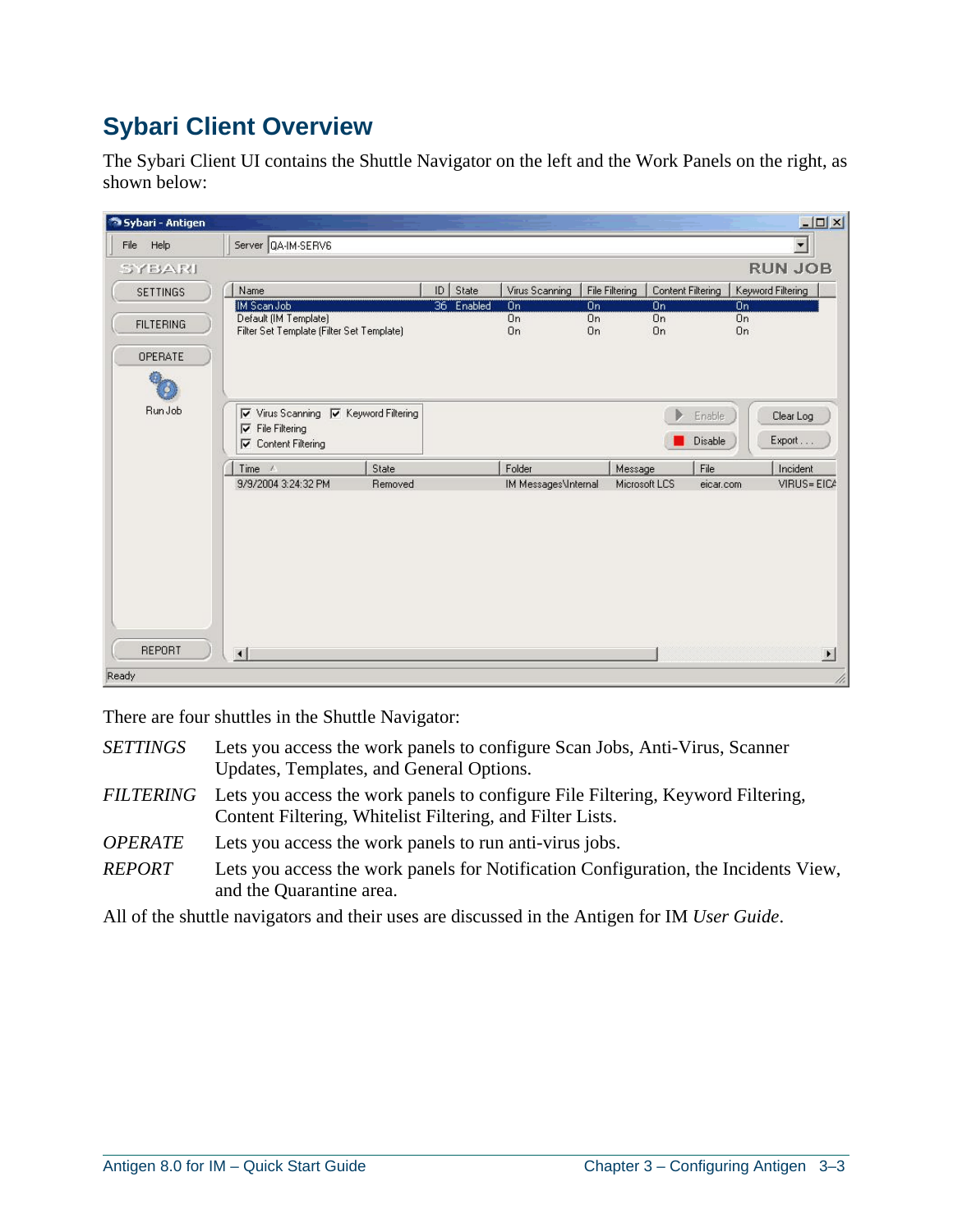### <span id="page-15-0"></span>**General Options**

General Options, accessed from the SETTINGS shuttle of the Sybari Client, provides access to a variety of system-level settings for Antigen for IM, eliminating the need to directly access the Registry in order to change them.

|                                                                                 |                                                        | <b>GENERAL OPTIONS</b> |
|---------------------------------------------------------------------------------|--------------------------------------------------------|------------------------|
| <b>Diagnostics</b>                                                              |                                                        |                        |
| Additional IM<br>Notify on Startup                                              |                                                        |                        |
| Logging                                                                         |                                                        |                        |
| <b>▽</b> Enable NT Event Log                                                    | $\nabla$ Enable NT Performance Monitor and Statistics  |                        |
| <b>▽</b> Enable Antigen Program Log                                             | Enable Antigen Virus Log                               |                        |
| Max Program Log Size [0=No Limit;512 is the minimum] (KBytes): 0                |                                                        |                        |
| <b>Scanner Updates</b>                                                          |                                                        |                        |
| Use Winlnet for HTTP<br>F Perform Updates at Startup F Send Update Notification |                                                        |                        |
| HTTP Port: 80                                                                   |                                                        |                        |
| <b>Scanning</b>                                                                 |                                                        |                        |
| Delete Corrupted Compressed Files                                               | <b>▽</b> Delete Corrupted Uuencode Files               |                        |
| Delete Encrypted Compressed Files                                               | □ Scan Doc Files as Containers - IM                    |                        |
| □ Case Sensitive Keyword Filtering                                              |                                                        |                        |
| Enable Antigen*:<br>Enable <b>v</b>                                             | Engine Error Action:<br>Ignore<br>$\blacktriangledown$ |                        |
| Max Container File Infections:<br>15                                            | Max Container File Size (bytes):<br>26214400           |                        |
| Max Nested Compressed Files:<br>15                                              | Max Container Scan Time (msecs) - IM: 600000           |                        |
| Internal Address:<br>qa-im-ps.com                                               |                                                        |                        |
| <b>SMTP Notification Server</b>                                                 |                                                        |                        |
| SMTP Server:<br>ga-im2k3-serv1                                                  | Username:<br>  master                                  |                        |
| Password:<br><b>xxxxxxxxxxx</b>                                                 |                                                        |                        |
| Reply To (optional):<br>IMAdministrator@usa.com                                 | Display Name (optional): MAdministrator                |                        |
|                                                                                 |                                                        |                        |
|                                                                                 |                                                        |                        |
|                                                                                 |                                                        |                        |
|                                                                                 |                                                        |                        |

While there are many options that can be controlled through the General Options panel, each of them has a default (enabled/disabled or a value), which is probably the correct one for your enterprise; it is rare that any of these settings would need to be changed. However, several of the settings were entered during installation and you might need to change one of them from time to time. You can find a list of the General Options and their definitions in the "Sybari Client" chapter of the Antigen for IM *User Guide*.

# **Configuring File Scanner Updating**

The standard Antigen for IM license includes four antivirus engines: one each from Norman and Sophos, and two from Computer Associates (InoculateIT and Vet). When additional engines are purchased, they are activated the first time you run an engine update. After installing Antigen for IM, all of your licensed engines are immediately available.

Scan engine signature files and Sybari Worm List updates can be downloaded automatically from the Sybari FTP Server, the Sybari HTTP Server, or another IM Server running Antigen for IM from a UNC share. Using the Sybari Client to set a schedule for checking the FTP, HTTP, or IM Server for a new scan engine enables enterprises to be automatically protected against new viruses without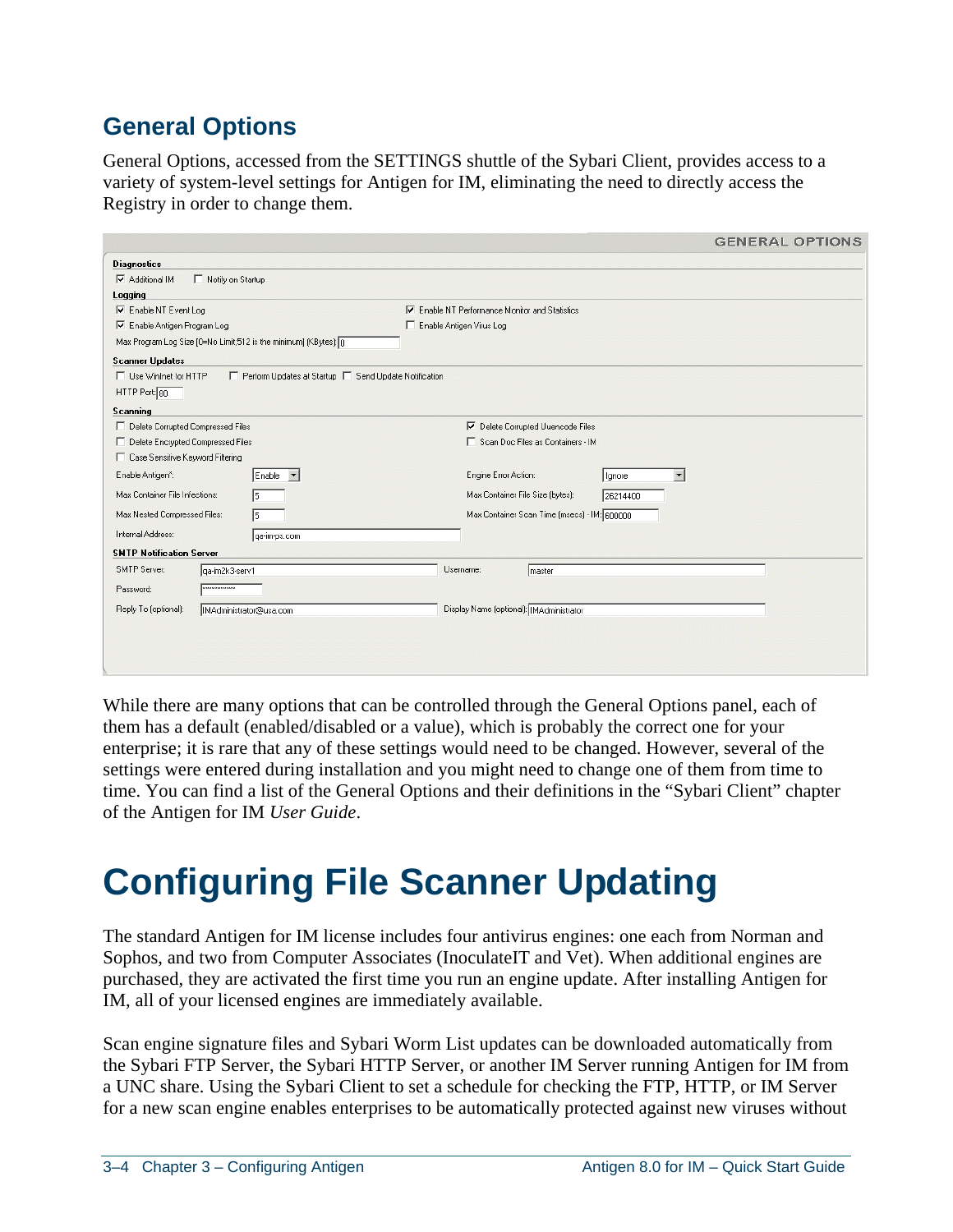<span id="page-16-0"></span>having to check versions or manually update the files. Once Antigen for IM has automatically downloaded an updated scan engine, all subsequent mail is scanned with the new signature files. For more information on updating scanners, see the "File Scanner Updating" chapter of the Antigen for IM *User Guide*.

### **Scanner Update Settings**

To set the schedule times for updating the scanning engine, select SETTINGS in the Shuttle Navigator, and then choose **Scanner Updates**. The Scanner Update Settings dialog appears:



The top portion shows a list of supported file scanners and the Sybari Worm List. The bottom portion contains the updating schedule for the highlighted scanner, along with information on that scanner.

### **Scheduling an Update**

In the engine list, highlight the scan engine for which you will be downloading updates.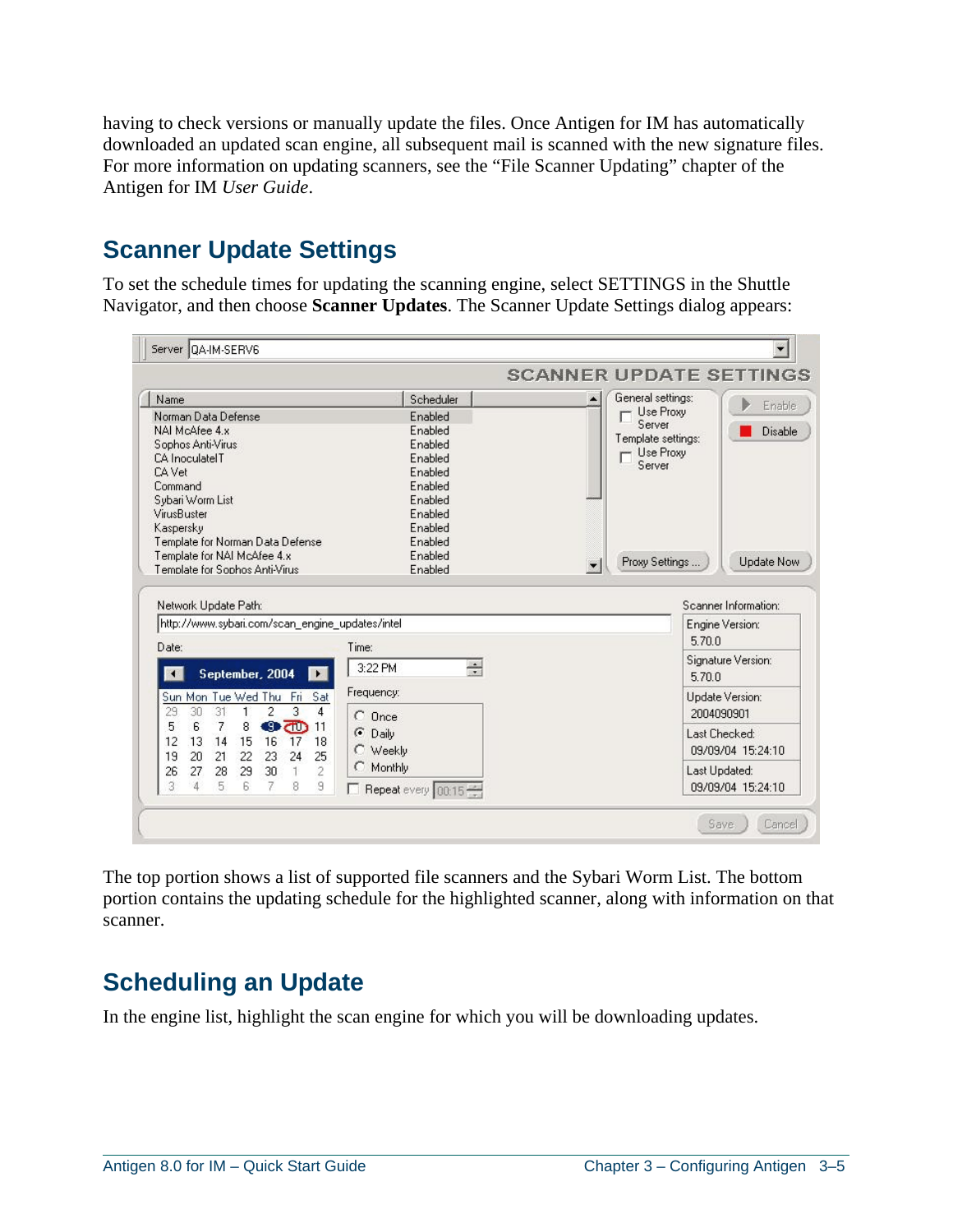#### <span id="page-17-0"></span>**Network Update Path**

You can enter any of these paths in this field:

• To get updates directly from Sybari's FTP server, enter:

ftp://ftp.sybari.com/scan\_engine\_updates/intel

- To get updates directly from Sybari's HTTP server, enter: http://www.sybari.com/scan\_engine\_updates/intel
- To reference another IM Server that has the update you need, specify the UNC path to that server. (For more information about sharing updates, see Distributing Updates in the "File Scanner Updating" chapter of the Antigen for IM *User Guide*.)

To restore the default Sybari server path, right click in the **Network Update Path** field and select either Default FTP Path or Default HTTP Path.

#### **Date**

Use the calendar to specify when to check for updates. Click the left and right arrows to control the month. Click a particular day to select it (it will turn blue).

#### **Time**

Set a time for the update to take place. Each of the three subfields (hour, minute, and AM/PM) can be selected and set separately. You can enter a time or use the up/down controls to change the current value.

#### **Frequency**

Select a frequency for the update. We recommend that you select Daily, and then set a Repeat interval to update multiple times during the day.

#### **Repeat**

Enable the Repeat function by selecting the checkbox and choosing a time interval (the minimum time is 15 minutes). We recommend that you check for updates *at least* every two hours. If a new engine is not available when the schedule runs, no updating is done for that engine.

#### **Enabling Updates For an Engine**

Use the **Enable** and **Disable** buttons to control whether the update check will be performed on a selected engine. All engine updates are *enabled* by default.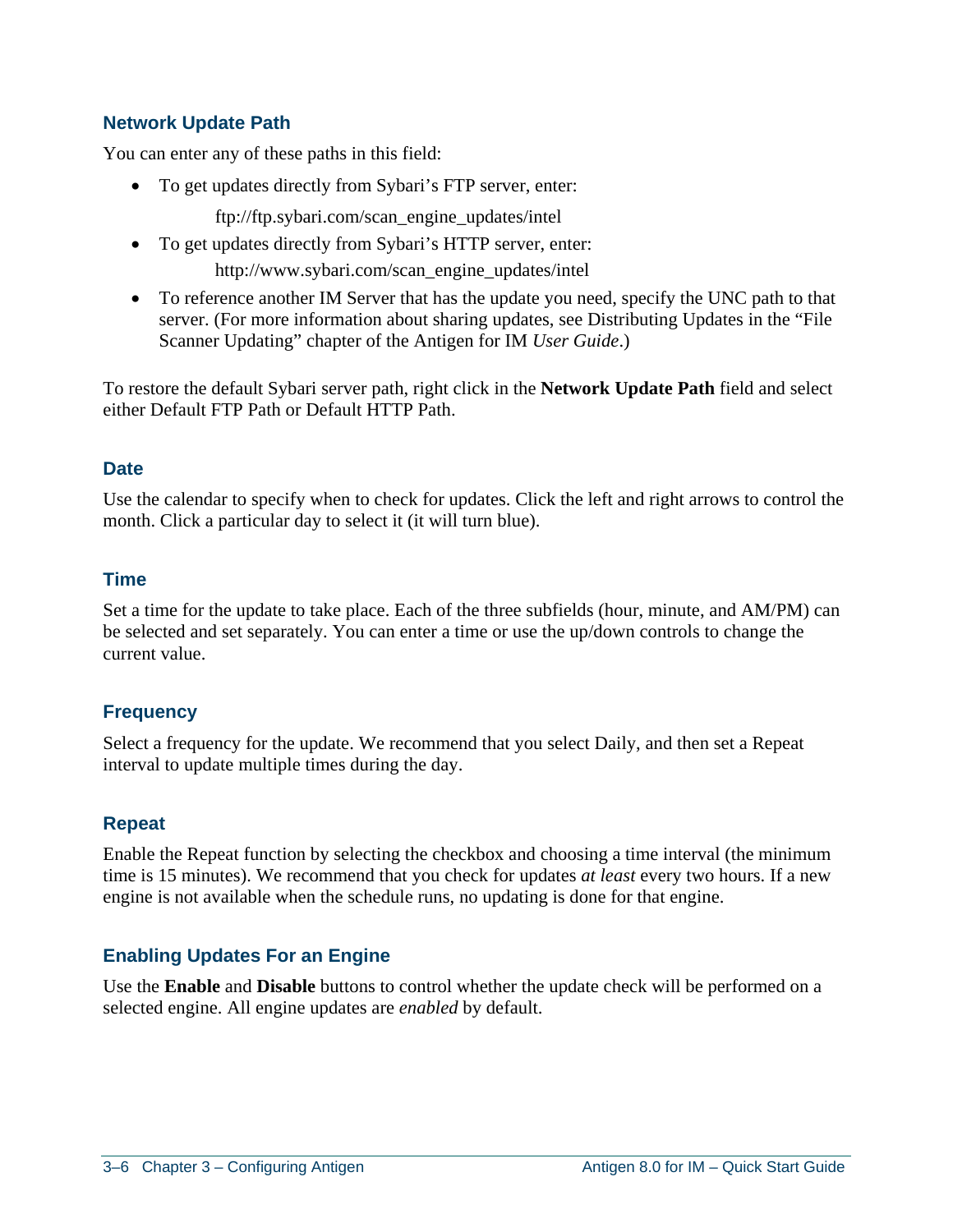#### <span id="page-18-0"></span>**Scheduling Updates On Multiple Servers**

When scheduling engine updates on multiple servers in an organization, we recommend staggering the updates by at least five minutes to prevent servers from timing out during the update process. Consider scheduling updates at off-hours (such as between midnight and 6:00 AM). You should also avoid scheduling updates on the hour or half-hour.

### **Updating Through a Proxy**

In environments where the IM server(s) must access the internet through a proxy server, Antigen for IM can be configured to retrieve engine updates through that proxy.

There is a proxy section on the top of the Scanner Update Settings dialog. You can separately select to use a proxy server for General Settings and Template Settings. The **Proxy Settings** button opens the Proxy Server Settings dialog, in which you enter the attributes of the proxy server:

| <b>Proxy Server Settings</b>       |       |              |
|------------------------------------|-------|--------------|
| IP address/Server Name:<br>0.0.0.0 | Port: | OΚ<br>Cancel |
| User name":                        |       |              |
| Password*:                         |       |              |
| *Optional                          |       |              |

- **IP Address/Server Name** The IP address or Server Name of the proxy server.
- **Port The Port number Antigen for IM should use.**
- **User name** The name of a user with access rights to the proxy server, if necessary.
- **Password** The appropriate password for that user.

Once the proxy server settings have been entered, they are saved in both the filescanners.adb and template.adb files.

#### **Deploying The Proxy Server Settings**

If you would like your local server to use the proxy server settings, select the **Use Proxy Server** checkbox in the General Settings section of the Scanner Update Settings screen. This causes Antigen for IM to use the configured proxy server for all engine updates.

If you would like to deploy the proxy server settings using the template.adb file, you must *also* select **Use Proxy Server** under Template Settings. If both are not selected, the proxy server settings will not deploy properly when the template.adb file is deployed to remote servers. For more information on templates, see the "Templates" chapter of the Antigen for IM *User Guide*.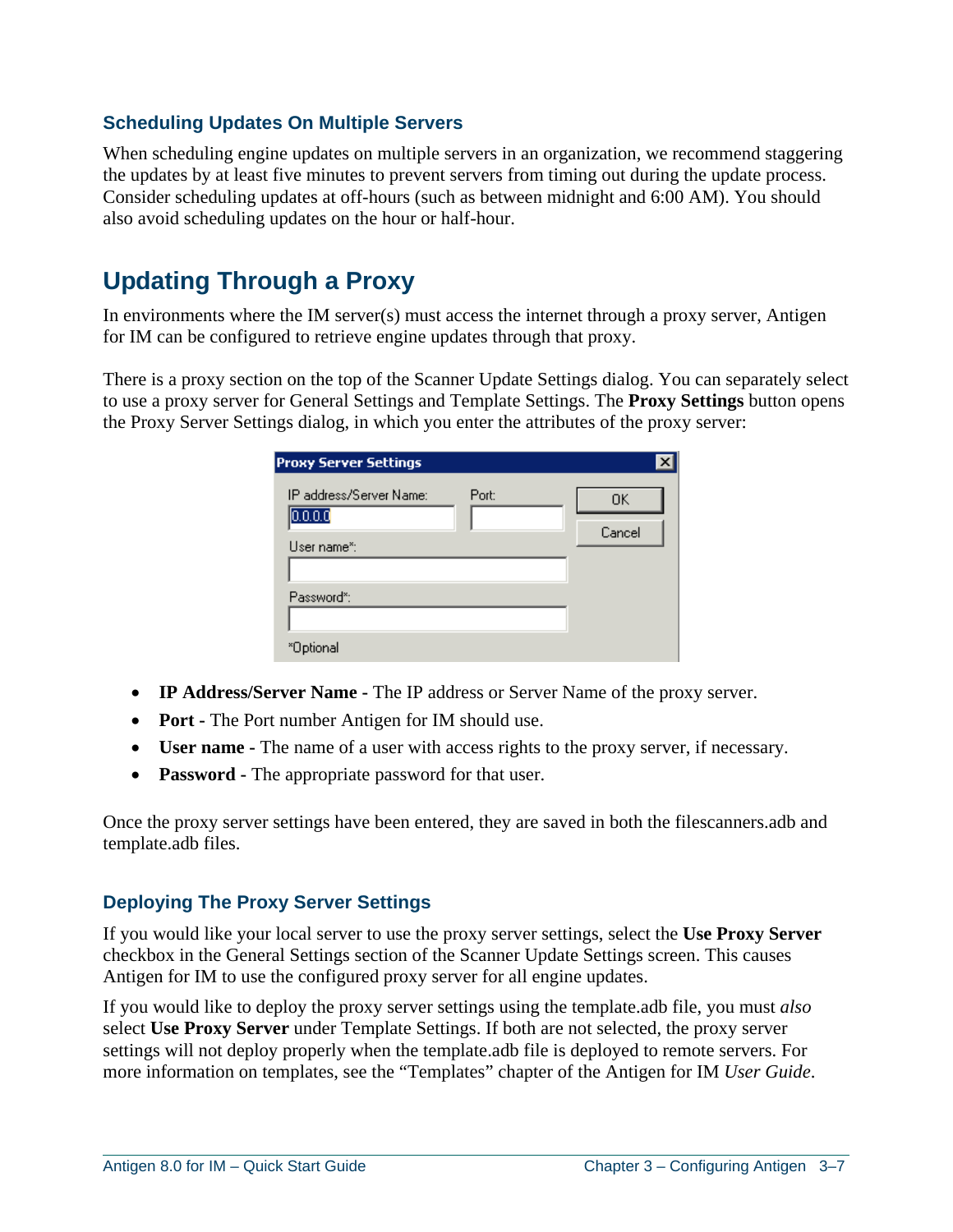# <span id="page-19-0"></span>**Configuring the IM Scan Job**

The IM Scan Job scans all IM messages relayed by the protected Antigen for IM servers for viruses and filter matches. To configure the IM Scan Job, follow these steps:

1. Select **Scan Job** from the SETTINGS shuttle. The Scan Job Settings dialog appears:

| Server QA-IM-SERV6                                                                |             |                            |                                         |                              | ÷                        |
|-----------------------------------------------------------------------------------|-------------|----------------------------|-----------------------------------------|------------------------------|--------------------------|
|                                                                                   |             |                            |                                         |                              | <b>SCAN JOB SETTINGS</b> |
| Name                                                                              | State<br> D | Virus Scanning             | File Filtering                          | Content Filtering            | Keyword Filtering        |
| IM Scan Job<br>Default (IM Template)<br>Filter Set Template (Filter Set Template) | 36 Enabled  | Ön<br>0 <sub>n</sub><br>On | $\overline{0n}$<br>0 <sub>n</sub><br>On | Ön<br><b>On</b><br><b>On</b> | Ön<br>On<br><b>On</b>    |
| IM Messages<br>$\nabla$ Inbound<br>Outbound<br>⊽<br>Internal<br>⊽                 |             |                            |                                         |                              |                          |
| Deletion Text<br>Tag Text                                                         |             |                            |                                         |                              | Cancel<br>Save:          |

- 2. Highlight the IM Scan Job in the list of scan jobs.
- 3. In the bottom section of the UI, specify the message queues to be scanned: inbound, outbound, and/or internal. See Queues To Be Scanned, below.
- 4. Click the appropriate button to customize the Deletion Text (inserted when the contents of an infected file are deleted) and Tag Text (inserted when a message is "tagged" by Antigen for IM because it has been blocked), if desired (see Deletion Text and Tag Text, below).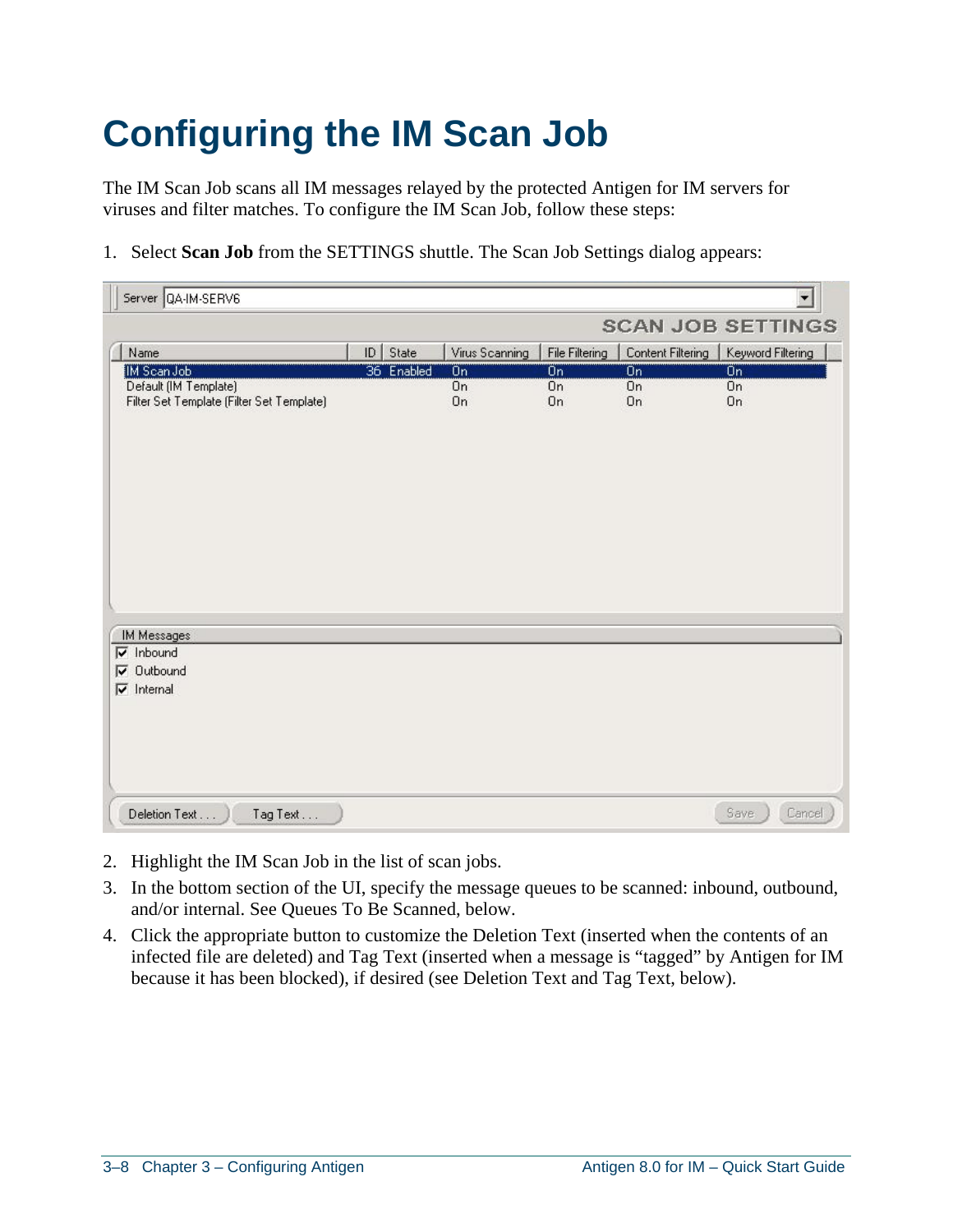| Server QA-IM-SERV6                                                 |                           |                             |                             |                   | ۳                           |
|--------------------------------------------------------------------|---------------------------|-----------------------------|-----------------------------|-------------------|-----------------------------|
|                                                                    |                           |                             |                             |                   | <b>ANTI-VIRUS SETTINGS</b>  |
| Name                                                               | State<br>ID               | Virus Scanning              | File Filtering              | Content Filtering | Keyword Filtering           |
| <b>IM Scan Job</b>                                                 | 36 Enabled                | <b>On</b>                   | Ön                          | <b>On</b>         | Ön                          |
| Default (IM Template)<br>Filter Set Template (Filter Set Template) |                           | 0 <sub>n</sub><br><b>On</b> | 0 <sub>n</sub><br><b>On</b> | 0n<br>On.         | 0 <sub>n</sub><br><b>On</b> |
|                                                                    |                           |                             |                             |                   |                             |
|                                                                    |                           |                             |                             |                   |                             |
|                                                                    |                           |                             |                             |                   |                             |
|                                                                    |                           |                             |                             |                   |                             |
|                                                                    |                           |                             |                             |                   |                             |
|                                                                    |                           |                             |                             |                   |                             |
|                                                                    |                           |                             |                             |                   |                             |
|                                                                    |                           |                             |                             |                   |                             |
|                                                                    |                           |                             |                             |                   |                             |
|                                                                    |                           |                             |                             |                   |                             |
|                                                                    |                           |                             |                             |                   |                             |
|                                                                    |                           |                             |                             |                   |                             |
|                                                                    |                           |                             |                             |                   |                             |
|                                                                    |                           |                             |                             |                   |                             |
| Bias:                                                              |                           | ▼                           |                             |                   |                             |
| Neutral<br>CA InoculateIT                                          |                           |                             |                             |                   |                             |
| Action:<br>Command                                                 |                           |                             |                             |                   |                             |
| File Scanners:<br>⊽<br>$\nabla$ CA Vet                             | Clean: repair attachment  |                             |                             |                   |                             |
| Kaspersky<br>⊽<br>NAI McAfee 4.x                                   | Send Notifications        |                             |                             |                   |                             |
| <b>▽</b> Norman Data Defense<br>$\overline{\phantom{a}}$           | $\nabla$ Quarantine Files |                             |                             |                   |                             |

#### <span id="page-20-0"></span>5. Select Anti-Virus from the SETTINGS shuttle. The Anti-Virus Settings dialog appears:

- 6. Highlight the IM Scan Job.
- 7. Select the desired scan engines from the list in the File Scanners section of the UI.
- 8. Select a **Bias** value of Neutral. For more information about Bias, see the "Multiple Scan Engines" chapter of the Antigen for IM *User Guide*.
- 9. Select an **Action** of Clean. Antigen for IM will block any attachments that cannot be cleaned. For more information about Actions, see the "IM Scan Job" chapter of the Antigen for IM *User Guide*.
- 10. Select **Send Notifications**.
- 11. Select **Quarantine Files**.
- 12. Run the Scan Job. See the "Running the Scan Job" chapter.

### **Queues To Be Scanned**

Antigen for IM offers flexibility in choosing which message queues to scan with the IM Scan Job. You can configure Antigen for IM (on the Scan Job Settings screen) to scan only the desired queues.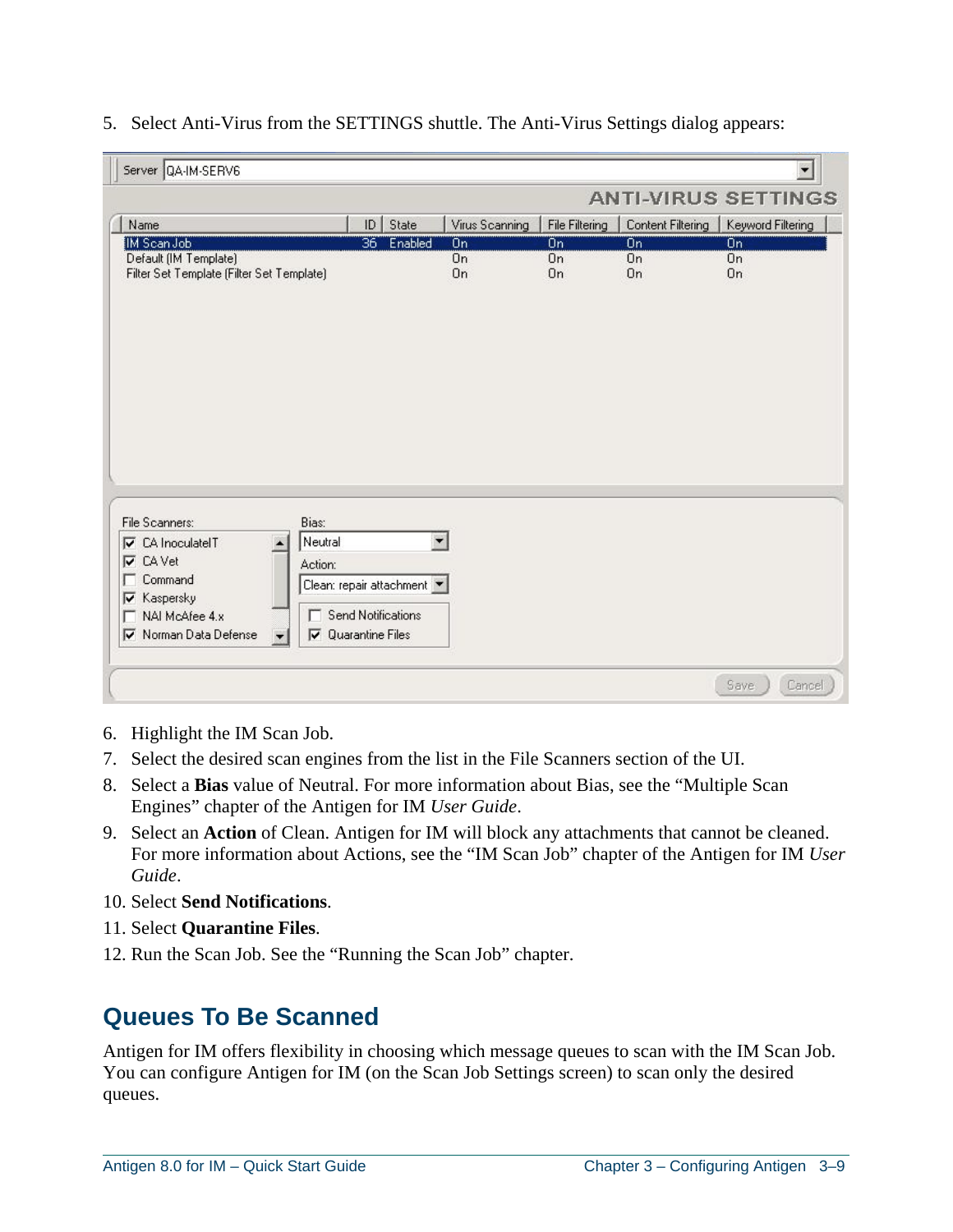#### <span id="page-21-0"></span>**Scanning the Inbound Queue**

Selecting Inbound configures Antigen for IM to scan all IM messages entering the domain. Messages are designated as Inbound if the message originated from, or was relayed through, an external server.

#### **Scanning the Outbound Queue**

Selecting Outbound configures Antigen for IM to scan all outgoing IM messages that leave your domain. Messages are designated as Outbound if at least one recipient has an external address.

#### **Internal Scanning**

Selecting Internal configures Antigen for IM to scan all mail that is being routed from one location to another, both inside your domain. Messages are designated as Internal if they originate from inside your domain and *all* the recipients are located inside your domain.

### **Deletion Text**

Clicking **Deletion Text** (on the Scan Job Settings screen) displays a text field with the text used by Antigen for IM when replacing the contents of an infected file during a delete operation. You can place a custom message inside the deleted file attachments by modifying this text field.

#### **Keyword Substitution Macros Used In Deletion Text**

Antigen provides Keywords that can be used in the deletion text field to obtain information from the message in which the infection was found. For a list of available Keywords, see the "Keyword Substitution Macros" appendix in the Antigen for IM *User Guide*.

### **Tag Text**

Clicking **Tag Text** (on the Scan Job Settings screen) displays a text field with the text used by Antigen for IM when a message matches a Content Filter and the action for the filter is set to "Identify: Tag Message". (For more information about this Action, see the "Content Filtering" chapter in the Antigen for IM *User Guide*.) You can create a custom message by modifying this text field.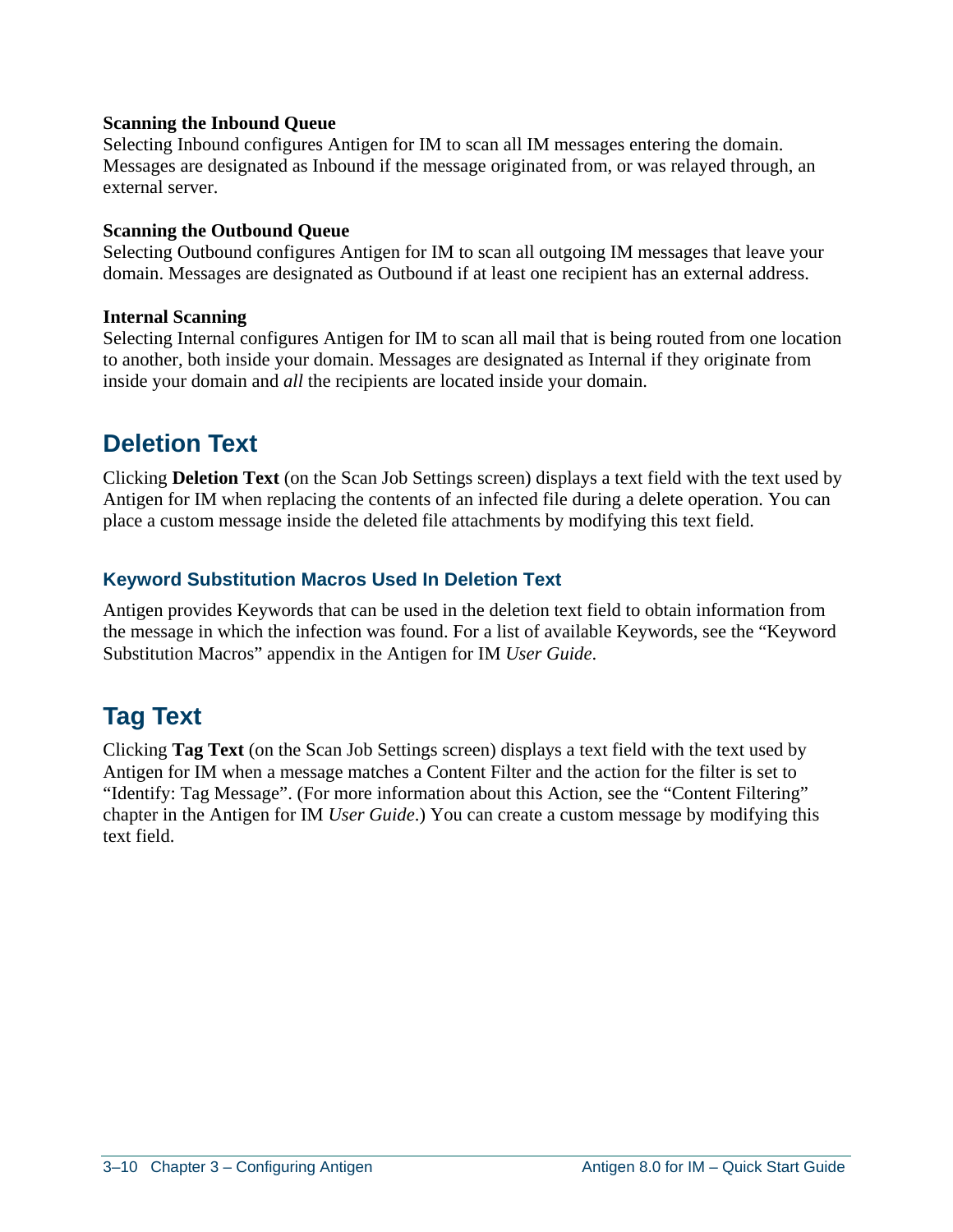# <span id="page-22-0"></span>**Configuring Notifications**

There are numerous forms that allow administrators, senders (both internal and external), and recipients (both internal and external) to be notified of incidents. Each of these can be edited and customized by selecting **Notification** from the REPORT shuttle. The Notification Setup dialog appears:

|                                                                        |                                                                                                                                                                                                                           | <b>NOTIFICATION SETUP</b> |
|------------------------------------------------------------------------|---------------------------------------------------------------------------------------------------------------------------------------------------------------------------------------------------------------------------|---------------------------|
| Name                                                                   | State                                                                                                                                                                                                                     | Enable                    |
| IM Administrators                                                      | Enabled                                                                                                                                                                                                                   |                           |
| IM Sender (internal)                                                   | Enabled                                                                                                                                                                                                                   | Disable                   |
| IM Sender (external)                                                   | Enabled                                                                                                                                                                                                                   |                           |
| IM Recipient (internal)                                                | Disabled                                                                                                                                                                                                                  |                           |
| IM Recipient (external)                                                | Disabled                                                                                                                                                                                                                  |                           |
| Template for IM Administrators                                         | Enabled                                                                                                                                                                                                                   |                           |
| Template for IM Sender (internal)<br>Template for IM Sender (external) | Enabled<br>Enabled                                                                                                                                                                                                        |                           |
| Template for IM Recipient (internal)                                   | Disabled                                                                                                                                                                                                                  |                           |
| Template for IM Recipient (external)                                   | Disabled                                                                                                                                                                                                                  |                           |
|                                                                        |                                                                                                                                                                                                                           |                           |
|                                                                        |                                                                                                                                                                                                                           |                           |
|                                                                        |                                                                                                                                                                                                                           |                           |
|                                                                        |                                                                                                                                                                                                                           |                           |
|                                                                        |                                                                                                                                                                                                                           |                           |
|                                                                        |                                                                                                                                                                                                                           |                           |
|                                                                        |                                                                                                                                                                                                                           |                           |
| To:                                                                    |                                                                                                                                                                                                                           |                           |
| CC:                                                                    |                                                                                                                                                                                                                           |                           |
|                                                                        |                                                                                                                                                                                                                           |                           |
| bcc:                                                                   |                                                                                                                                                                                                                           |                           |
|                                                                        |                                                                                                                                                                                                                           |                           |
| Subject: Antigen for IM found %Filter%.                                | Body: Antigen for IM found %file% matching %Filter%. The message/file is currently %State%. The message/file was sent from<br>. 2/SName%%ESName%<%ISAddress%%ESAddress%> to %IRNames%%ERNames%<%IRAddresses%%ERAddresses% |                           |
|                                                                        |                                                                                                                                                                                                                           |                           |
|                                                                        |                                                                                                                                                                                                                           |                           |
|                                                                        |                                                                                                                                                                                                                           |                           |
| Right-click on edit fields to paste keywords                           |                                                                                                                                                                                                                           | Cancel<br>Save            |

### **Notification Roles**

The top portion of the Notification Setup panel contains the list of default Notification "roles". Each role can be enabled, disabled, and customized.

Antigen for IM can be configured to send different notifications to "internal" and "external" senders and recipients. To do so, select General Options from the SETTINGS shuttle and enter the domain names that should be sent internal notifications. Addresses should be entered as a semicolon-delimited list: for example: exampleone.com;exampletwo.net;examplethree.com. Any change to this value is immediately reflected in virus notifications. (For more information about General Options, see the "Sybari Client" chapter of the Antigen for IM *User Guide*.)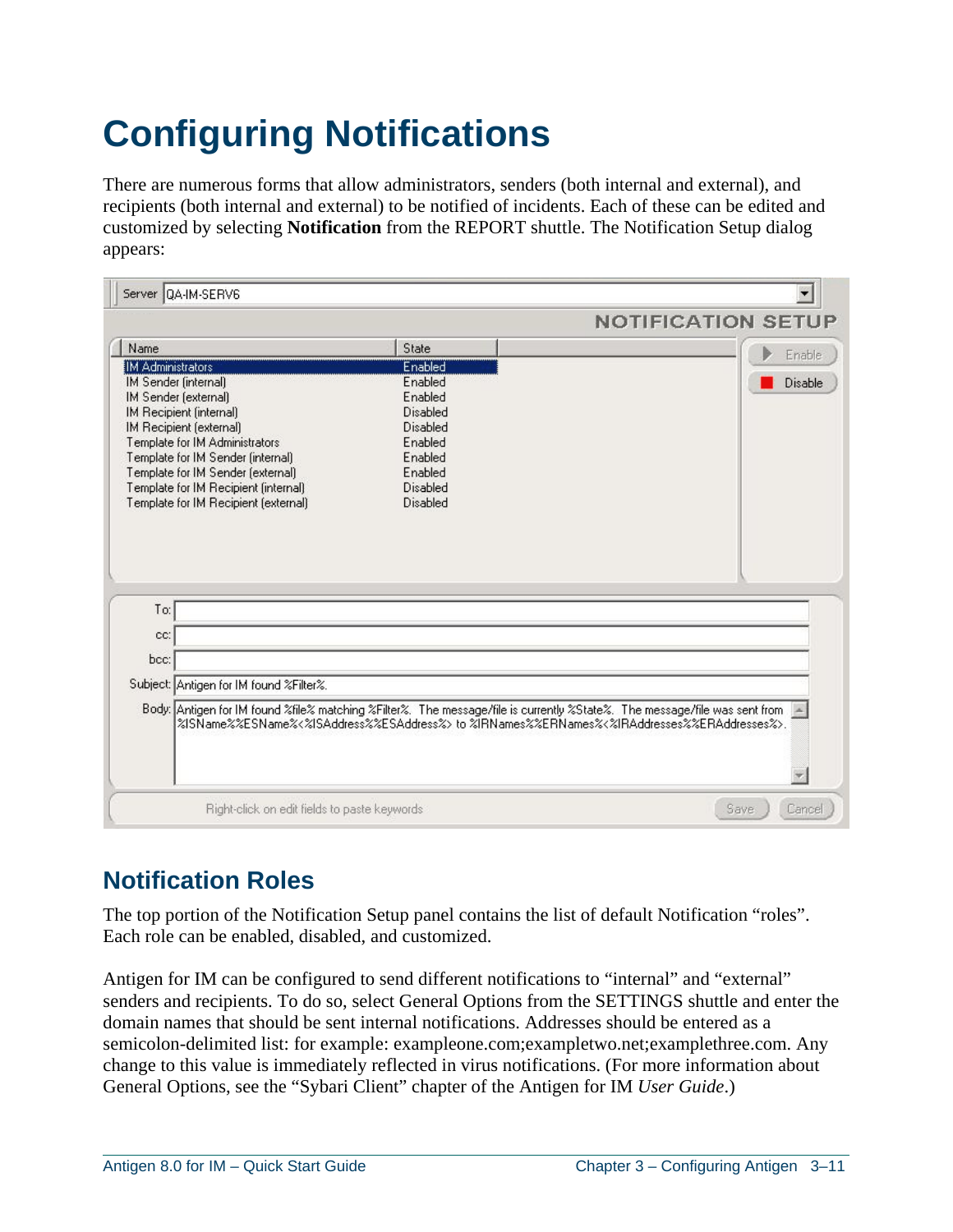#### <span id="page-23-0"></span>**Default Notification Roles**

**IM Administrators -** Alerts administrators of all viruses and filter matches detected on the server being protected by Antigen for IM. Typically, the notification is used for reporting the who, what, where, and when details of the infection, including the disposition of the virus, or filter match. These notifications would most likely use many keyword substitution macros For more on macros, see below and the "Keyword Substitution Macros" appendix of the Antigen for IM *User Guide*.

**IM Sender (internal) -** Alerts the sender of an infection or filter match, if that sender is an IM user in your organization.

**IM Sender (external) -** Alerts the sender of an infection or filter match, if that sender is an IM user outside of your organization.

**IM Recipients (internal) -** Alerts the recipient of an infection or filter match, if that recipient is an IM user in your organization.

**IM Recipients (external) -** Alerts the recipient of an infection or filter match, if that recipient is an IM user outside of your organization.

**Template Categories - Each of the above categories also exists in the listing as a "Template for"** item to aid you in deploying notification templates to remote servers. For more information on Templates, see the "Templates" chapter of the Antigen for IM *User Guide*.

#### **Configuring Antigen For Internal Addresses**

"Internal Addresses" must be identified in Antigen for IM so that the proper notifications can be sent to Senders and Recipients. For more information on configuring internal addresses, see General Options in the "Sybari Client" chapter of the Antigen for IM *User Guide*.

#### **Enabling/Disabling a Notification**

Immediately to the right of the list of the list of default Notification roles are buttons that allow you to enable or disable the selected Notification. The current status of each notification is displayed in the State column. Changes made to the status of each Notification take effect immediately.

*Please Note:* The Scan Job configuration controls the sending of any enabled notifications.

### **Configuring a Notification**

The entries that you make in the lower portion of the Notification Setup dialog apply to the currently-selected Notification role. All changes take effect immediately upon saving them.

#### **Recipients (To:, cc:, bcc:)**

A semicolon-separated list of people and groups who will receive the notification. This list can include e-mail addresses, aliases, and groups.

#### **Subject**

The subject line text of the notification.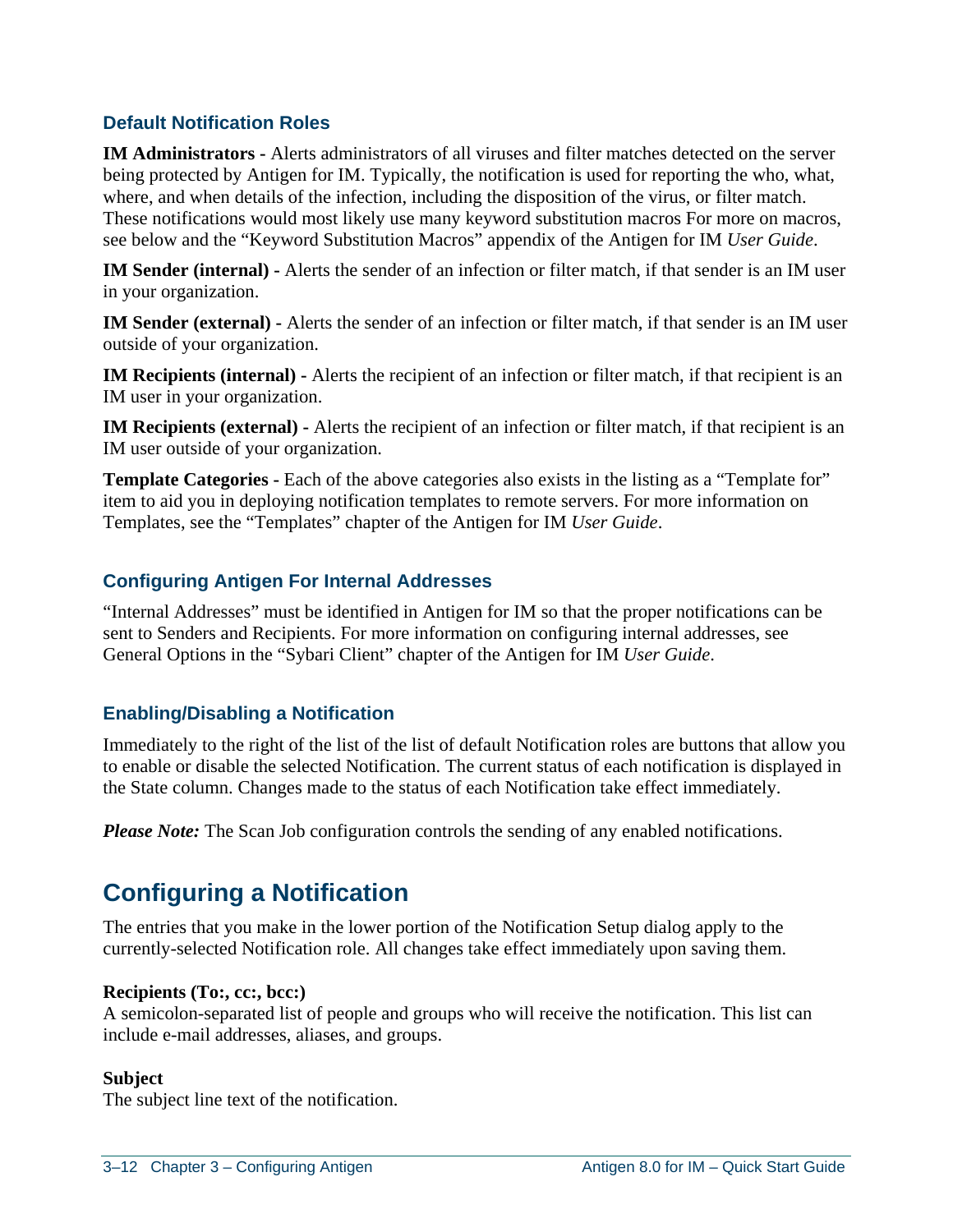#### <span id="page-24-0"></span>**Body**

The message that will be sent as the body of the notification. Administrators may also include the MIME headers in this field by inserting the %MIME% macro in the body field when configuring Notifications.

#### **Keyword Substitution Macros**

All fields can include **Keyword Substitution Macros** to obtain information from the message in which the infection was found or filtering was performed. For more on macros, see the "Keyword Substitution Macros" appendix of the Antigen for IM *User Guide*. For example, to include the name of the virus in the Subject line, you could use the %Virus% substitution macro, as follows:

The %Virus% virus was found by Antigen for IM.

### **Configuring a File Filter**

Antigen for IM's File Filter feature lets you search for attachments with a specific name, type, and/or size. Here's how to configure a file filter:

1. Select **File** from the FILTERING shuttle, and then click the File icon. The File Filtering dialog appears:

|                                           |    |         |                |                                |                      | ÷<br><b>FILE FILTERING</b>                      |
|-------------------------------------------|----|---------|----------------|--------------------------------|----------------------|-------------------------------------------------|
| Name                                      | ID | State   | Virus Scanning | File Filtering                 | Content Filtering    | Keyword Filtering                               |
| IM Scan Job                               | 36 | Enabled | <b>On</b>      | <b>On</b>                      | <b>On</b>            | <b>On</b>                                       |
| Default (IM Template)                     |    |         | <b>On</b>      | 0 <sub>n</sub>                 | 0 <sub>n</sub>       | <b>On</b>                                       |
| Filter Set Template (Filter Set Template) |    |         | <b>On</b>      | On.                            | <b>On</b>            | <b>On</b>                                       |
|                                           |    |         |                |                                |                      |                                                 |
|                                           |    |         |                |                                |                      |                                                 |
|                                           |    |         | 7.4            | File Types:                    |                      | File Filter:                                    |
|                                           |    |         |                | <b>DATAZFILE</b>               | $\ddot{\phantom{1}}$ | Enabled                                         |
| <b>File Names</b><br>××                   |    |         | ┍              | <b>DOCFILE</b><br><b>EICAR</b> |                      | Action:                                         |
|                                           |    |         |                | <b>EPSFILE</b>                 |                      |                                                 |
|                                           |    |         |                | <b>V</b> EXEFILE               |                      | Delete: remove contents<br>□ Send Notifications |
|                                           |    |         |                | FONT_TYPE1                     | $\overline{ }$       | $\nabla$ Quarantine Files                       |
| Lists<br>Names                            |    |         | п              | All Types                      |                      |                                                 |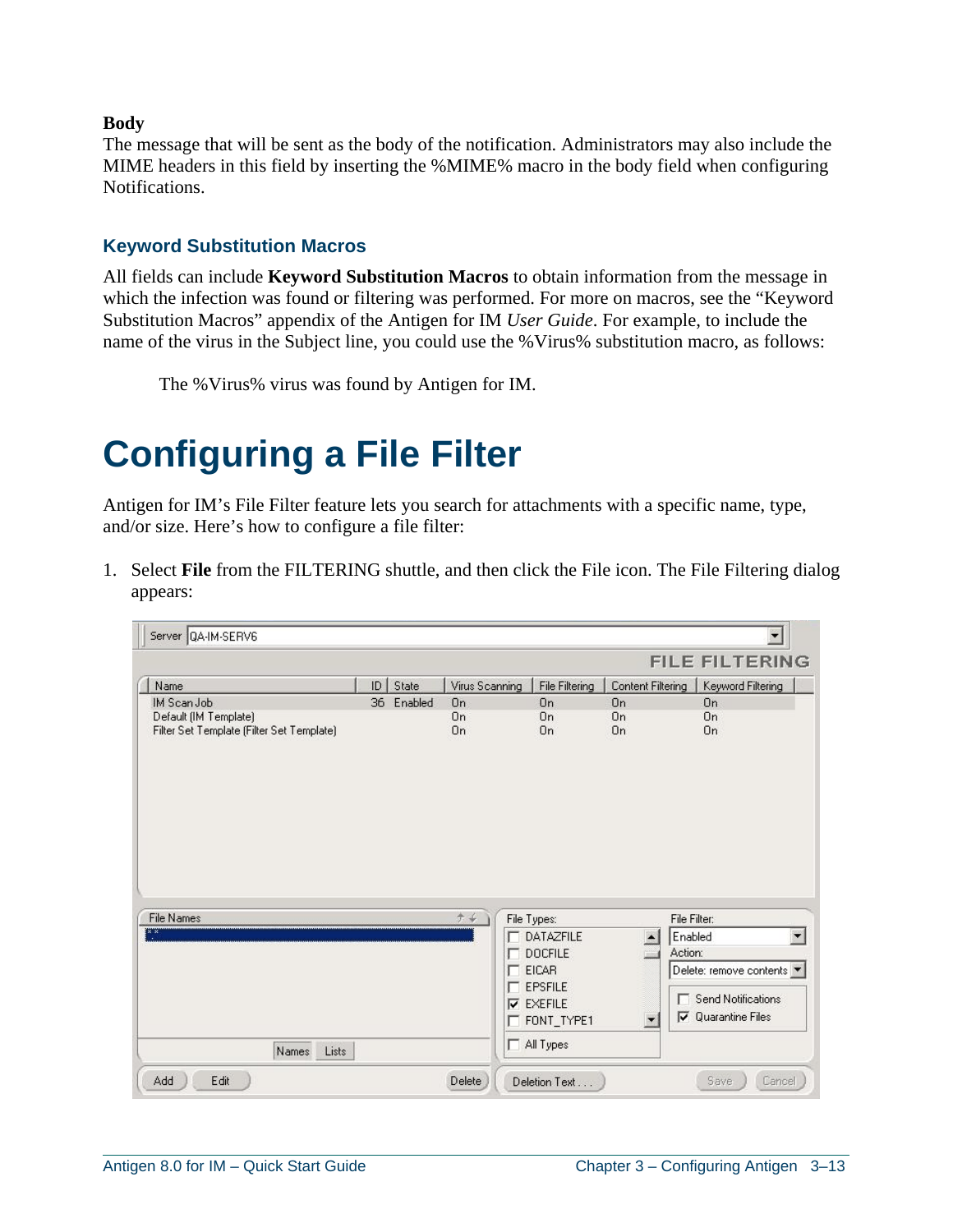The top of the File Filtering dialog contains the list of configurable Scan Jobs. The bottom shows the configuration of the currently selected Scan Job.

- 2. Select the IM Scan Job. You can then indicate specific files to detect, change the file types to be scanned, indicate the action to take, and whether to send notifications. When you have made your changes, click **Save**.
- 3. Click **Add** to enter the name of the filter, and then hit ENTER. For example, to prevent "resume.doc" from being sent or received, create a filter called "resume.doc". To make it more general, you could use an "\*" wildcard: "resume.\*" would filter any file whose name is resume, regardless of its extension. To learn more about other kinds of wildcards, see the "File Filtering" chapter of the Antigen for IM *User Guide*.
- 4. To only apply the filter to inbound messages, add the <in> prefix to the filter name (for example, "<in>resume.doc"). To only apply the filter to outbound messages, add the  $\langle \text{out} \rangle$  prefix to the filter name (for example, " $\langle \text{out} \rangle$ -resume.doc"). If there is no prefix, the filter is applied to inbound, outbound, and internal messages.
- 5. Select the appropriate File Type. The default is "All Types", but you can make the filter more efficient by selecting a single file type. If you know, for example, that you are searching for a Word Document, you can deselect All Types, and then select DOCFILE from the **File Types** list. If you're not quite sure of the type, you can add "resume.\*" to the File Names List and leave the All Types check box selected. This will ensure that *all* files with the name "resume" will be detected, regardless of their extension or type.
- 6. Set the Action to **Block**.
- 7. Set the "File Filter" enabler to **Enabled**.
- 8. Select **Send Notifications** and **Quarantine File**.
- 9. Your new filter will now be used every time the IM Scan Job runs.
- *Please Note:* You can avoid entering each file name individually by creating a Filter List in a text file and importing it into Antigen for IM. For more information about creating a Filter List, see Creating A New Filter List, below.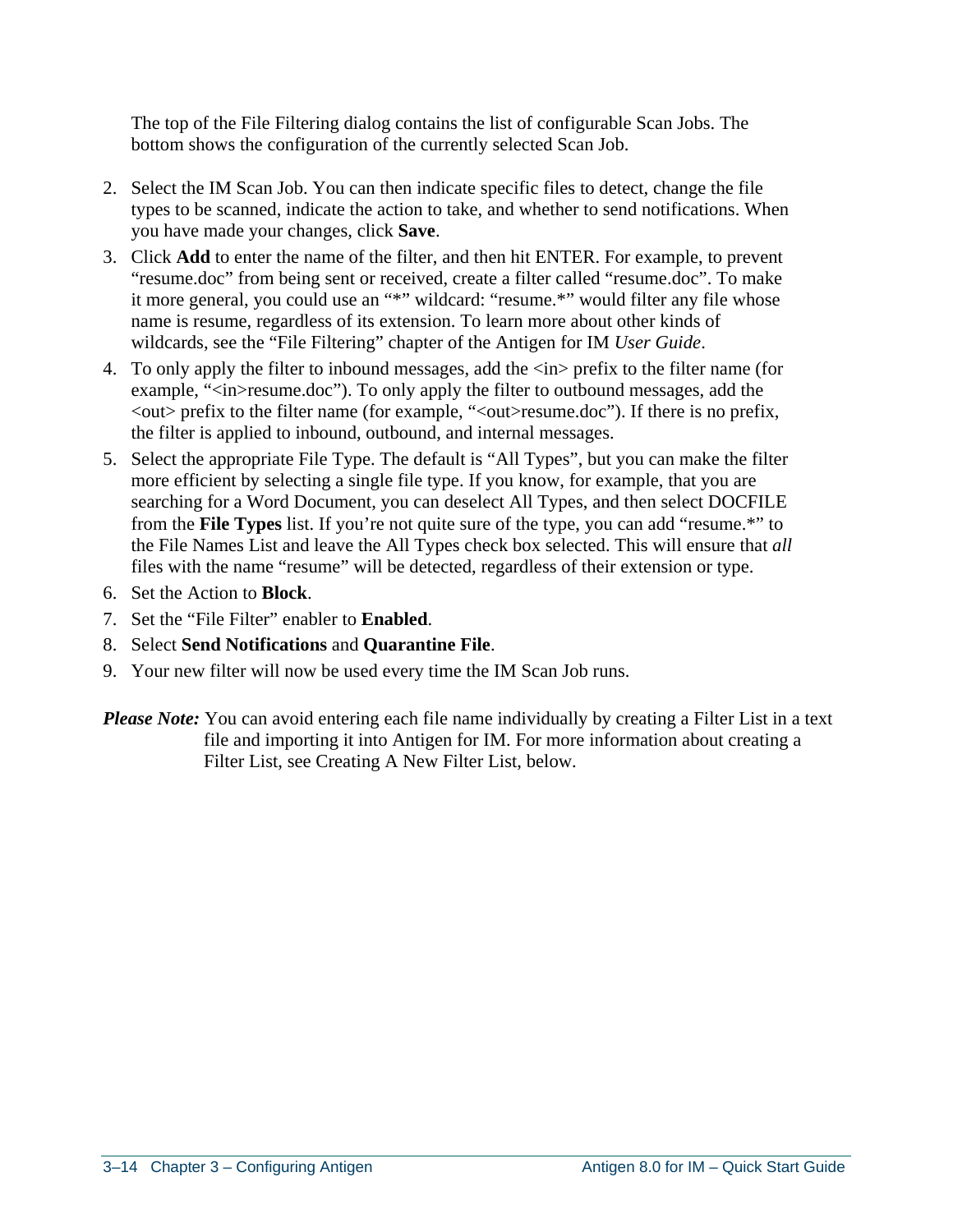# <span id="page-26-0"></span>**Configuring a Content Filter**

Content Filtering allows you to filter messages based on sender/recipient/domain criteria. Here's how to configure a content filter:

1. Select **Content** from the FILTERING shuttle. The Content Filtering dialog appears:

| Server QA-IM2K3-SERV1                                                             |                        |                              |                              |                                     | ▼                                                                         |
|-----------------------------------------------------------------------------------|------------------------|------------------------------|------------------------------|-------------------------------------|---------------------------------------------------------------------------|
|                                                                                   |                        |                              |                              |                                     | <b>CONTENT FILTERING</b>                                                  |
| Name                                                                              | ID<br>State            | Virus Scanning               | File Filtering               | Content Filtering                   | Keyword Filtering                                                         |
| IM Scan Job<br>Default (IM Template)<br>Filter Set Template (Filter Set Template) | 36<br>Enabled          | Ön<br><b>On</b><br><b>On</b> | Ön<br><b>On</b><br><b>On</b> | <b>On</b><br><b>On</b><br><b>On</b> | <b>On</b><br>$\overline{0n}$<br><b>On</b>                                 |
| Content Fields<br>Sender-Recipient                                                | <b>Content Filters</b> | Filters Lists                |                              | $7 +$<br>Filter:<br>Action:         | Disabled<br>Skip: detect only<br>Notify Admin/Sender<br>$\Box$ Quarantine |
| Add                                                                               | Edit                   |                              |                              | Delete                              | Save<br>Cancel                                                            |

- 2. Highlight the IM Scan Job.
- 3. Click **Add** to add a single sender/recipient name. Enter the sender or domain you would like to filter. To create a generic domain name filter, use the \* (wildcard) character before the domain name. Wildcards can be used to enable such filters as "\*@*domain*.com" to filter all mail from a certain domain. Hit **ENTER**.
- 4. Set the Filter enabler to **Enabled**.
- 5. Choose an **Action** for the filter. The choices are "Purge" (deletes the message), "Skip: detect only" (records the number of files that meet the filter criteria, but allows the files to route normally), and "Identify: Tag" (replaces the original message with the "Tag Text", which is set on the Scan Job Settings dialog, reached by clicking **Scan Job** on the SETTINGS shuttle).
- 6. Indicate if notifications are to be sent and if the message is to be quarantined.
- 7. Click **Save** to save your new filter.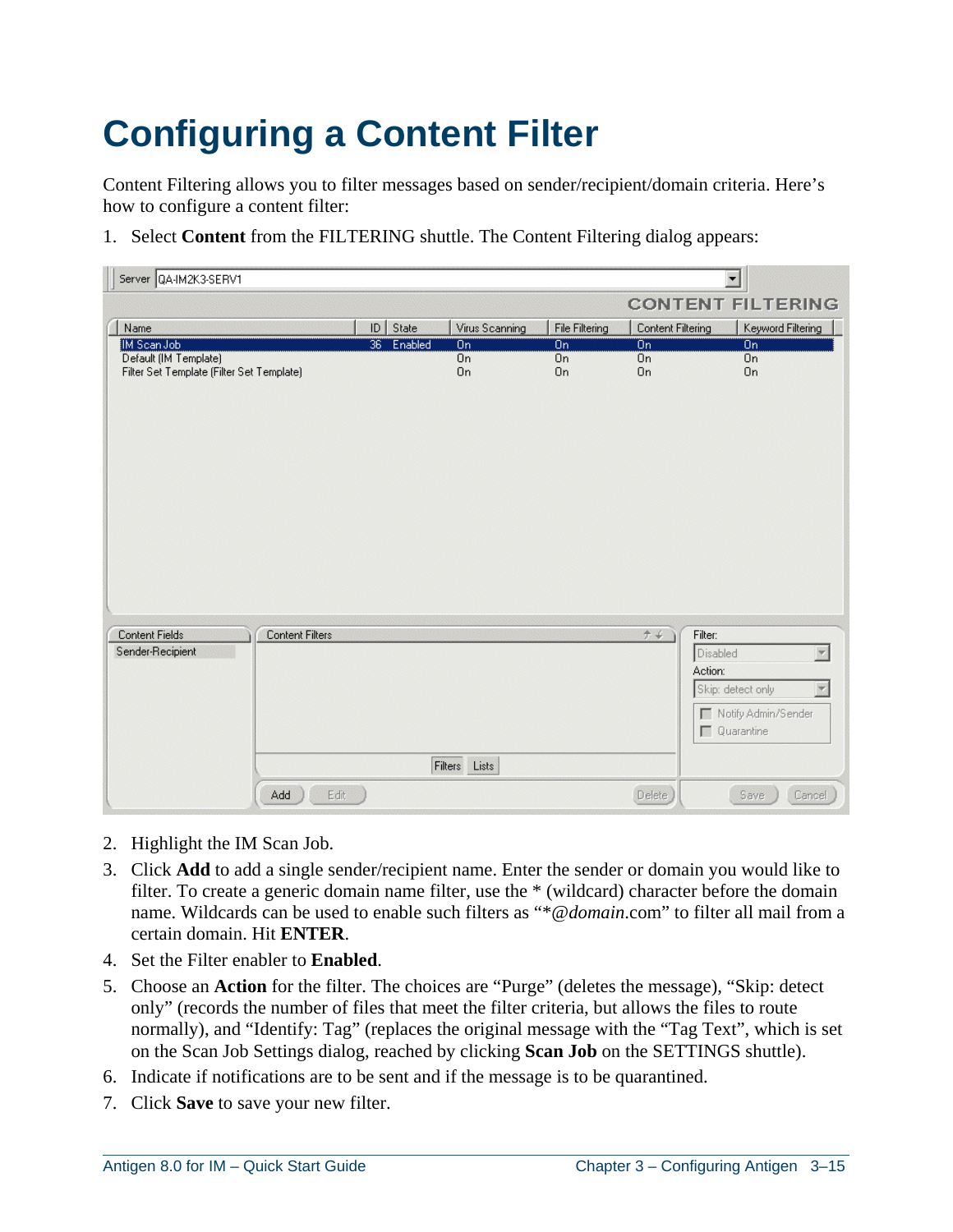<span id="page-27-0"></span>*Please Note:* You can avoid entering each sender/recipient name individually by creating a Filter List in a text file and importing it into Antigen for IM. For more information about creating a Filter List, see Creating a Filter List, below.

### **Enabling the Spam Filter List**

The Spam Filter List is one of the default lists provided by Antigen for IM. (There are default filter lists for Profanity, Racial Discrimination, Sexual Discrimination, and Spam, although they are *disabled* by default.) Keyword Filtering identifies unwanted IM messages by analyzing the contents of the message body or text-based file attachments. By using keyword lists, you can filter messages and text attachments based on a variety of words, phrases, and sentences. You may modify these default lists, as needed, to suit the needs of your organization. (To create a filter list of your own, see Creating a Filter List, below.) Here's how to enable the Spam keyword filter.

*Please Note:* You are advised to customize the Spam Filter List to reduce false positives and increase detection. See Customizing the Spam Filter List, below.

| Name                                                               | State<br> D             | Virus Scanning | File Filtering | Content Filtering | Keyword Filtering                                                                          |
|--------------------------------------------------------------------|-------------------------|----------------|----------------|-------------------|--------------------------------------------------------------------------------------------|
| IM Scan Job                                                        | 36 Enabled              | 0 <sub>n</sub> | On:            | <b>On</b>         | <b>On</b>                                                                                  |
| Default (IM Template)<br>Filter Set Template (Filter Set Template) |                         | <b>On</b>      | 0n             | <b>On</b>         | <b>On</b>                                                                                  |
|                                                                    |                         |                |                |                   |                                                                                            |
|                                                                    |                         |                |                |                   |                                                                                            |
|                                                                    | <b>Filter Lists</b>     |                |                |                   | Filter:                                                                                    |
| profanity                                                          | racial discrimination   |                |                |                   | Enabled                                                                                    |
| Keyword Fields<br>Message or Text File                             | sexual discrimination   |                |                |                   | Action:                                                                                    |
| spam                                                               |                         |                |                |                   | Identify: tag message/file                                                                 |
|                                                                    | Minimum Keyword Hits: 1 | ݮ              |                |                   | Notify Admin/Sender<br>n.<br>□ Quarantine D Inbound<br>$\nabla$ Outbound $\nabla$ Internal |

1. Select **Keyword** in the FILTERING shuttle. The Keyword Filtering dialog appears:

- 2. Select the IM Scan Job.
- 3. Select the Spam filter list in the Filter Lists section.
- 4. Set the Filter enabler to **Enabled**.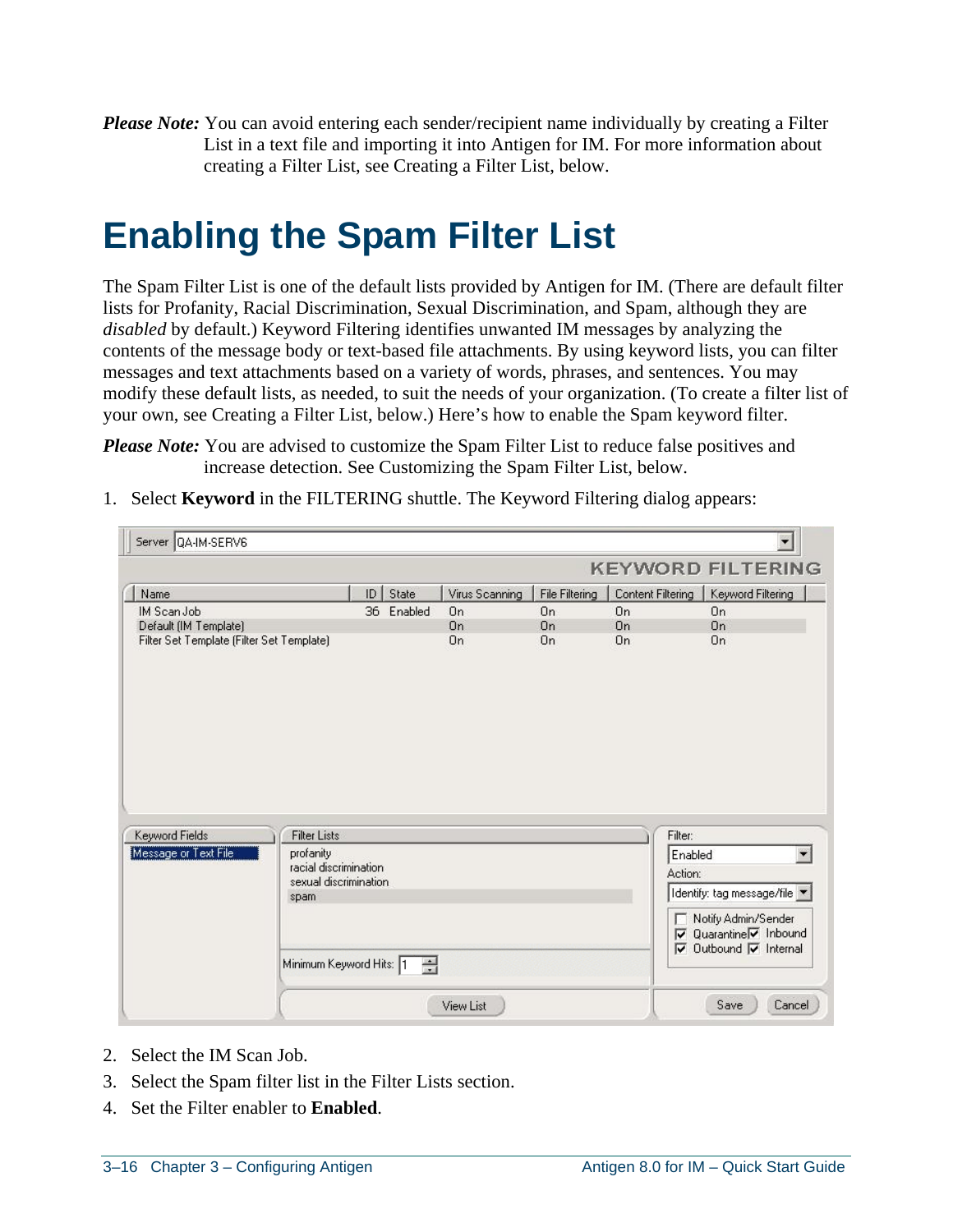- <span id="page-28-0"></span>5. Set the **Action** for Antigen for IM to take upon detecting a match to the filter criteria. The choices are: "Skip: detect only" (Records the number of files that meet the filter criteria, but allows the files to route normally), "Purge: eliminate message" (deletes the message), "Identify: tag message/file" (replaces the original message with the "Tag Text", which is set on the Scan Job Settings dialog, reached by clicking **Scan Job** on the SETTINGS shuttle).
- 6. Indicate if you would like to send Notifications and/or Quarantine identified files.
- 7. Indicate which messages this filter applies to: Inbound, Outbound, or Internal.
- 8. Specify how many different keywords must be matched in order for the Action to be taken, by using the **Minimum Keyword Hits** field. The default is one (1).
- 9. Click **Save** to save your changes.

### **Customizing the Spam Filter List**

In order to reduce false positives and increase detection, you should customize the default Spam Filter List. Here's how:

- 1. Click **Filter Lists** in the FILTERING shuttle.
- 2. Select **Keywords** in the List Types section.
- 3. Select **Spam** in the List Names section.
- 4. Click **Edit/Import** to edit the list. The Edit Filter List dialog appears, displaying all the current items in the left-hand column.
	- To remove an item from the list, select it and click **Remove**.
	- To add an item to the list, click **Add**, type in the text, and then hit **ENTER**.
	- To import a list of items in an external text file, click **Import**, and then select the file.
- 5. Click **OK** when you are finished revising the list.
- 6. Click **Save** to save your changes.

### **Creating a New Filter List**

In order to further customize filtering in Antigen for IM, here's how to create your own filter lists:

- 1. Click **Filter Lists** in the FILTERING shuttle.
- 2. Select **Keywords** in the List Types section.
- 3. Click **Add**, type a name for your new list, and then hit **ENTER**.
- 4. Click **Edit/Import** to edit the list. The Edit Filter List dialog appears, displaying all the current items in the left-hand column.
	- To add an item to the list, click **Add**, type in the text, and then hit **ENTER**.
	- To import a list of items in an external text file, click **Import**, and then select the file.
- 5. Click **OK** when you are finished creating the list.
- 6. Click **Save** to save your changes.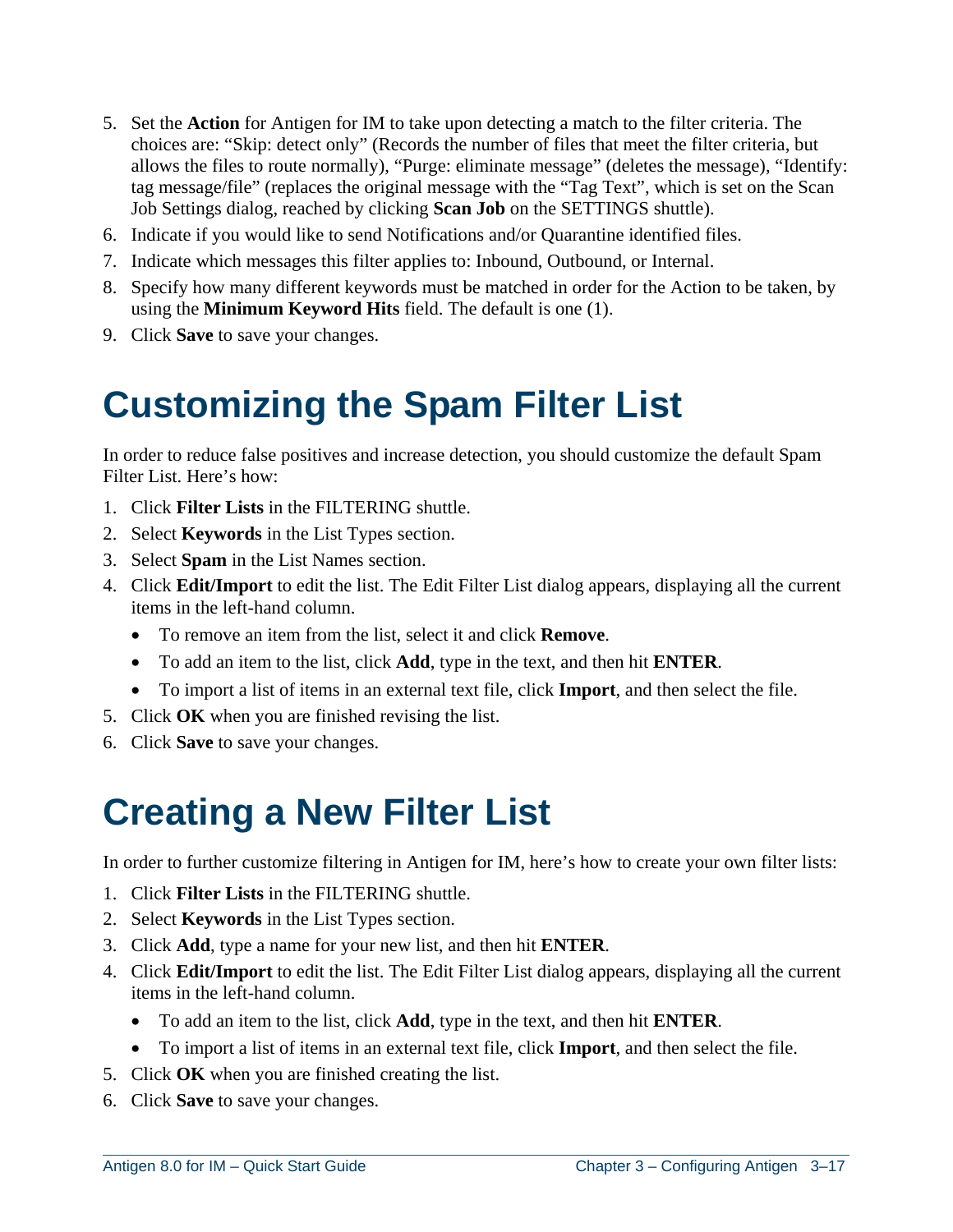- <span id="page-29-0"></span>7. Select **Keyword** in the FILTERING shuttle. The Keyword Filtering dialog appears.
- 8. Select the IM Scan Job.
- 9. Select your new filter list in the Filter Lists section.
- 10. Set the Filter enabler to **Enabled**.
- 11. Set the **Action** for Antigen Here's how to take upon detecting a match to the filter criteria. The choices are: "Skip: detect only" (Records the number of files that meet the filter criteria, but allows the files to route normally), "Purge: eliminate message" (deletes the message), "Identify: tag message/file" (replaces the original message with the "Tag Text", which is set on the Scan Job Settings dialog, reached by clicking **Scan Job** on the SETTINGS shuttle).
- 12. Indicate if you would like to send Notifications and/or Quarantine identified files.
- 13. Indicate which messages this filter applies to: Inbound, Outbound, or Internal.
- 14. Specify how many different keywords must be matched in order for the Action to be taken, by using the **Minimum Keyword Hits** field. The default is one (1).
- 15. Click **Save** to save your changes.

## **Creating Allowed Sender/Recipient Lists**

Antigen for IM provides allowed senders/recipients list functionality, so that you can maintain lists of "safe" IM Screen Names and IM Addresses that will not be subjected to filtering or spam scanning. Addresses of senders and recipients in the "From" or "To" field are checked against this list. If the e-mail address or e-mail domain appears on the list, Antigen will bypass all filtering and spam scanning that have been selected. Here's how to create an Allowed Sender/Recipient List:

- 1. Select **Filter Lists** from the FILTERING shuttle. The Filter Lists dialog appears.
- 2. Select **Allowed Sndr/Recp** from the List Types section.
- 3. Click **Add** in the List Names section, type a name for your new list, and hit **ENTER**.
- 4. Highlight the new list name, and then click **Edit/Import**. The Edit Filter List dialog appears. Enter IM addresses or Screen Names to include in the list, as follows:

| Edit Filter List - [Whitet]            |                                                    |                                 | $\overline{\mathbf{x}}$ |
|----------------------------------------|----------------------------------------------------|---------------------------------|-------------------------|
| Include in Filter:                     |                                                    | Exclude from Filter:            |                         |
| "@fershlugginer.com<br>"@freebizak.com | Move All<br>$\Rightarrow$<br>$\leq$ = = =          | herbie@freebizak.com            |                         |
|                                        | Move Selected<br>$\rightarrow$<br>$\langle \cdots$ |                                 |                         |
|                                        | Import<br>0K<br>Cancel                             |                                 |                         |
| Edit<br>Export<br>Add<br>Remove        |                                                    | Edit<br>Remove<br>Export<br>Add |                         |
| Clear List                             |                                                    | Clear List                      |                         |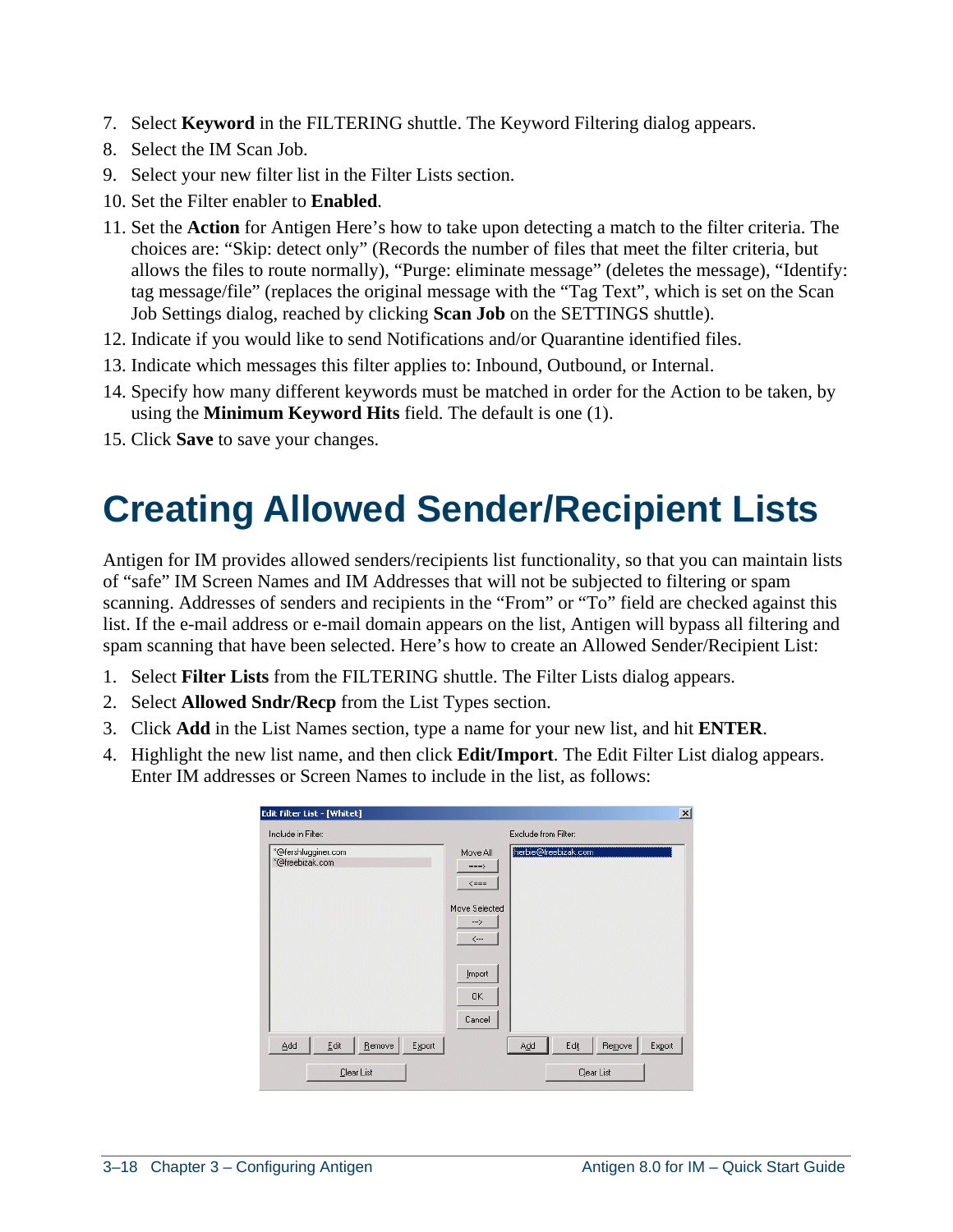- a. Click **Add** (under Include In Filter), enter the address or screen name, and then hit **ENTER**. Enter each address or domain individually.
- b. To import a list of items in an external text file, click **Import**, and then select the file.
- c. When you are done, click **OK** to return to the Filter Lists dialog.
- 5. Click **Save** to retain your work.
- 6. Select **Allowed Sndr/Recp** in the FILTERING shuttle. The Allowed Sender/Recipient dialog appears:
- 7. Select the IM Scan Job.
- 8. Select the new list in the Sender/Recipient Lists section.
- 9. Enable the new list by selecting **Enable** in the List State field.
- 10. Select the type of filtering that this list should apply to in the Skip Scanning Types section: content filtering, keyword filtering, and/or file filtering.
- 11. Click **Save** to save your changes.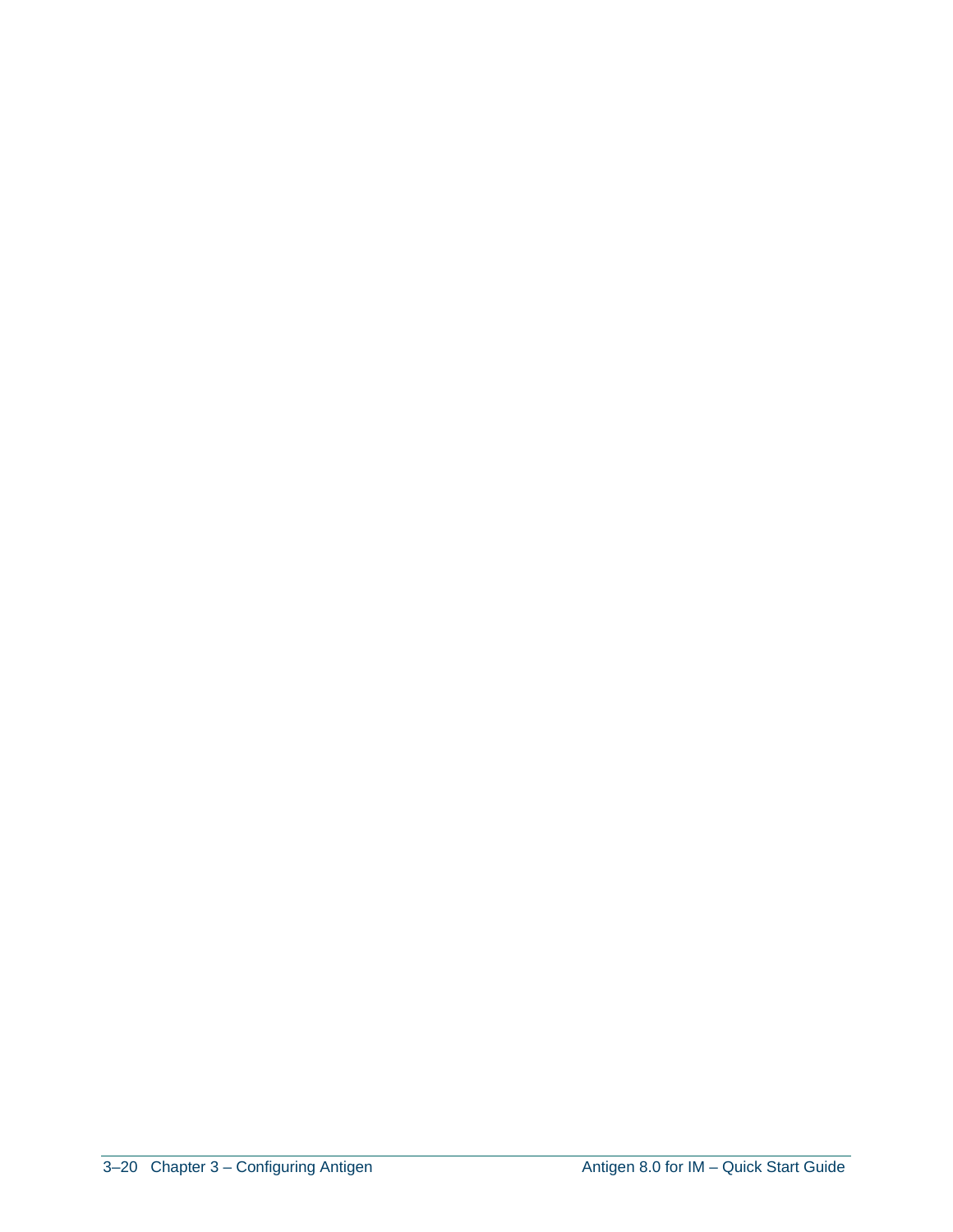# **Chapter 4 – Running the Scan Job**

Now that you have installed and configured Antigen for IM, here's what you need to know about the IM Scan Job. For more detailed information on these procedures, see the Antigen For IM *User Guide*.

To see the status of the IM Scan Job, select **Run Job** in the OPERATE shuttle of the Sybari Client. The Run Job dialog appears:

| Server QA-IM-SERV6                                                 |         |             |         |                      |                       |                       |                                        | <b>RUN JOB</b>         |
|--------------------------------------------------------------------|---------|-------------|---------|----------------------|-----------------------|-----------------------|----------------------------------------|------------------------|
|                                                                    |         |             |         |                      |                       |                       |                                        |                        |
| Name                                                               |         | ID<br>State |         | Virus Scanning       | File Filtering        |                       | Content Filtering<br>Keyword Filtering |                        |
| IM Scan Job                                                        |         | 36          | Enabled | Ön                   | Ön                    | Ön                    |                                        | Ön                     |
| Default (IM Template)<br>Filter Set Template (Filter Set Template) |         |             |         | On.<br><b>On</b>     | 0 <sub>n</sub><br>On. | 0 <sub>n</sub><br>On. |                                        | <b>On</b><br><b>On</b> |
|                                                                    |         |             |         |                      |                       |                       |                                        |                        |
| Virus Scanning V Keyword Filtering                                 |         |             |         |                      |                       | B.                    | Enable                                 | Clear Log              |
| File Filtering<br>⊽                                                |         |             |         |                      |                       |                       |                                        |                        |
| <b>Content Filtering</b><br>⊽                                      |         |             |         |                      |                       |                       | Disable                                | Export                 |
| Time /                                                             | State   |             |         | Folder               |                       | Message               | File                                   | Incident               |
| 9/9/2004 3:24:32 PM                                                | Removed |             |         | IM Messages\Internal |                       | Microsoft LCS         | eicar.com                              | VIRUS=EICA             |
|                                                                    |         |             |         |                      |                       |                       |                                        |                        |
|                                                                    |         |             |         |                      |                       |                       |                                        |                        |
|                                                                    |         |             |         |                      |                       |                       |                                        |                        |
|                                                                    |         |             |         |                      |                       |                       |                                        |                        |
|                                                                    |         |             |         |                      |                       |                       |                                        |                        |